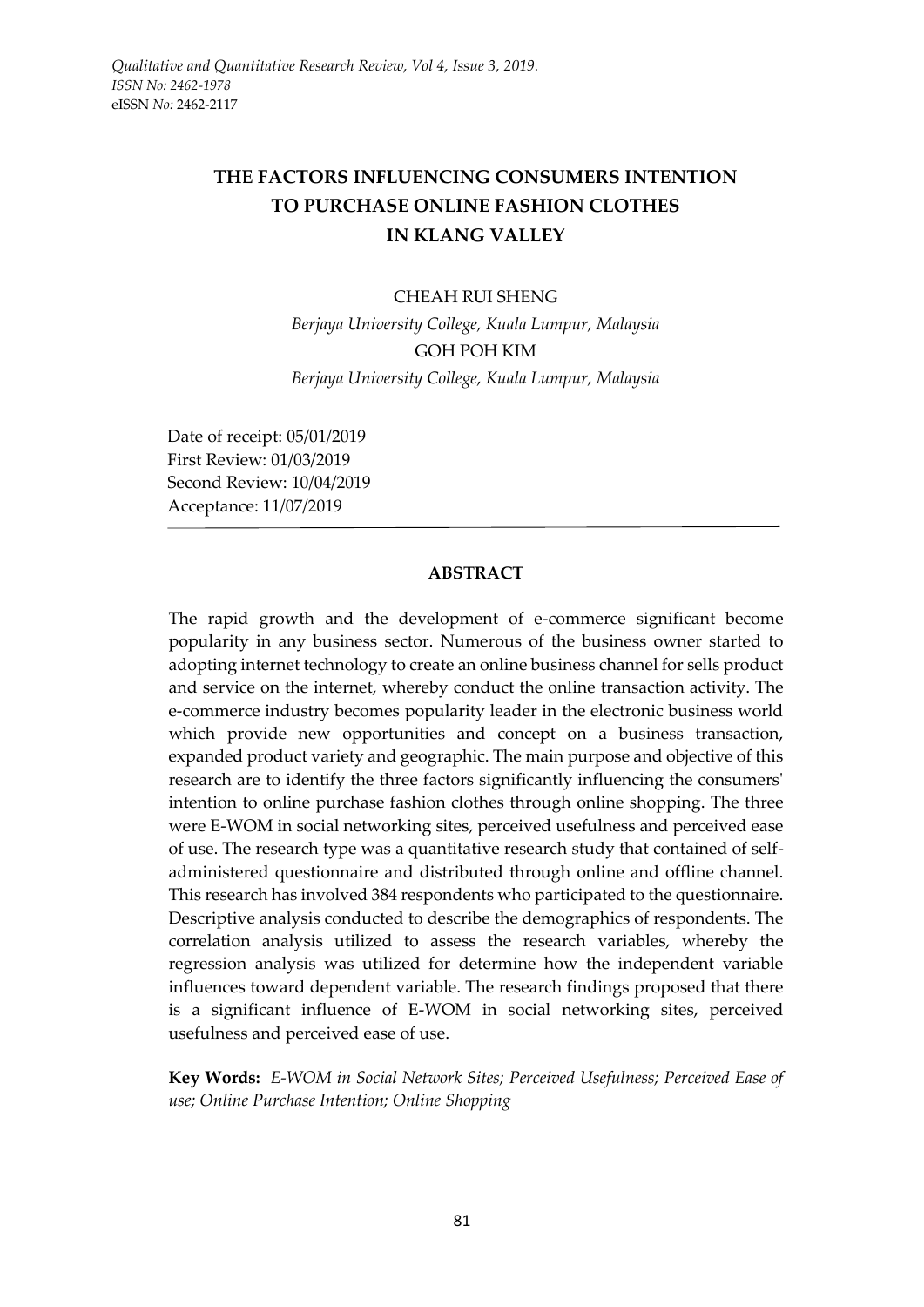#### **INTRODUCTION**

#### **Research Background**

This research paper will be conducted by examining, understanding and ascertain the factors influences the consumers' intention to online purchase fashion clothes in Klang Valley. The scope of the research paper principally targeted the users of internet shopping that locate at Klang Valley. Therefore, the survey questions of this research will be distributed through the online channel, as it enables to meet the wide participants and easier to collect the data.

According to the Malaysian Communications and Multimedia Commission (2019), the internet users' survey report 2018 stated there were 28.7 million internet users in Malaysia. Among of 28.7 million users in Malaysia, 53.3% of internet users conducted online shopping activities. The survey also founded total up 85.6% of internets user engage with social networking. The global worldwide with evolution and rapid growth of digital technology, web-based technology, which had emergence numerous of the online business market and online shopping platform known as electronic commerce. Nowadays, the internet considers as the worldwide platform for individuals to create, exchange, operate the global information and enable to conduct the business transaction under no geographical barrier condition (Lim, Osman, Salahuddin, Romle, & Safizal, 2016). The internet improves the electronic commerce quality (e-commerce) and provides the consumers by plenty of benefits, such as convenience, easier for access information through social network platform, usefulness system improves performances and access the goods and service in anywhere and anytime (Tee, 2018). According to Adnan (2014) indicated compare to the traditional shopping, online shopping tends to without the restriction of time and location to complete the transaction. The e-commerce begins popular to any sort of business operation, the fashion clothing also become popular products category to purchase. Moreover, they have optional on selecting the different e-commerce sites in Malaysia such as Lazada, Shopee and Zalora to conduct online shopping activity. We found certain previous studies have conducted related to online purchase on fashion clothes (Kim and Kim, 2004; Fogel and Schneider, 2010; Napompech, 2014). Consequently, this research will investigate the influences of E-WOM on social network sites, usefulness and ease of use toward online purchase intention on fashion clothes. This research specifically focuses on the Klang Valley online shopping users.

### **SIGNIFICANCE OF THE PROBLEMS**

### **Problems Statement**

The rapid growth and the development of e-commerce significant become popularity in any business sector. Numerous of the business owner started to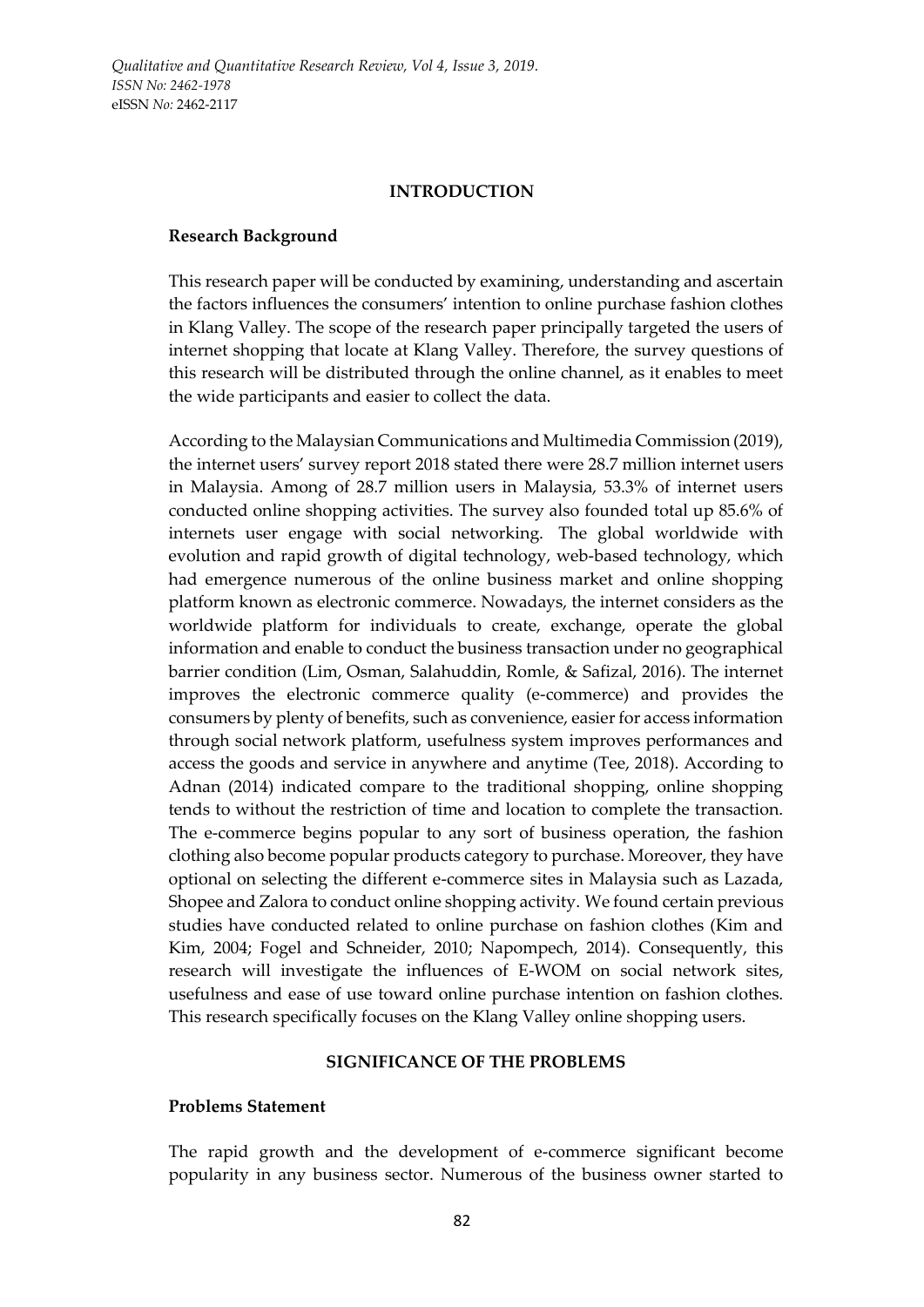adopting internet technology to create an online business channel for sells product and service on the internet, whereby conduct the online transaction activity. The electronic commerce emergence the opportunity of the marketplace. The electronic commerce as the platform of interactivity between online shoppers and sellers. Meanwhile, consumers conduct online buying activity tend to search for the product information, reviews from users', discuss experience regarding the products and services. Therefore, one of the famous categories usually purchased in e-commerce sites is the products fashion clothes. Although there are few of the research study on factors influences online purchase intention in the different country included Malaysia (Van der Haijden et al., 2003; Chu and Lu, 2007; Thamizhvanan and Xavier, 2013; Aziz and Wahid, 2018; Liew, 2015). However, there are no studies specific research topic on online intention to purchase fashion clothes in Malaysia Klang Valley. In fact, there was a research studies in Malaysia which emphasis on ZALORA online shoppers purchase intention (Zamri and Idris, 2013). While there are numerous of the factors could possibility influences the consumers' intention to online purchase fashion clothes. Thus, these research study objectives are to explore and understand the factors affect consumers' intention to purchase online clothes in Klang Valley. These research findings probable provide clear concept and statement of the factors influences on consumers' intention to online purchase fashion clothes. These studies also could possibility important for the marketer who interests in Klang Valley conduct the business.

# **Significance of Study**

The research study primary contributes and beneficial to the following below sector.

*E-commerce Business Operators.* The consumer online purchase intention can determine by numerous of the factors. The research provides deep understanding on the three factors such as E-WOM in social network sites, perceived usefulness and perceived ease of use that influences intention to online purchase fashion clothes. Apart from this study, it provides concept and insight on consumer online buying behaviour through online shopping platform. Hence, the business operators' relevance in e-commerce or online platform can understand the trend of consumers' behaviour, characteristic on online purchase and understand on the how three factors impact toward the consumer intention to online purchase fashion clothes.

*Marketing.* The research also benefited to marketing people. The study provides the theoretical concept and insight of customer purchase behaviour toward online platform on fashion clothes. Hence, the three factors generalize the better insight to marketing people or companies understand the consumer on online purchase pattern, proposed efficient marketing strategic to retain or attract the potential consumers.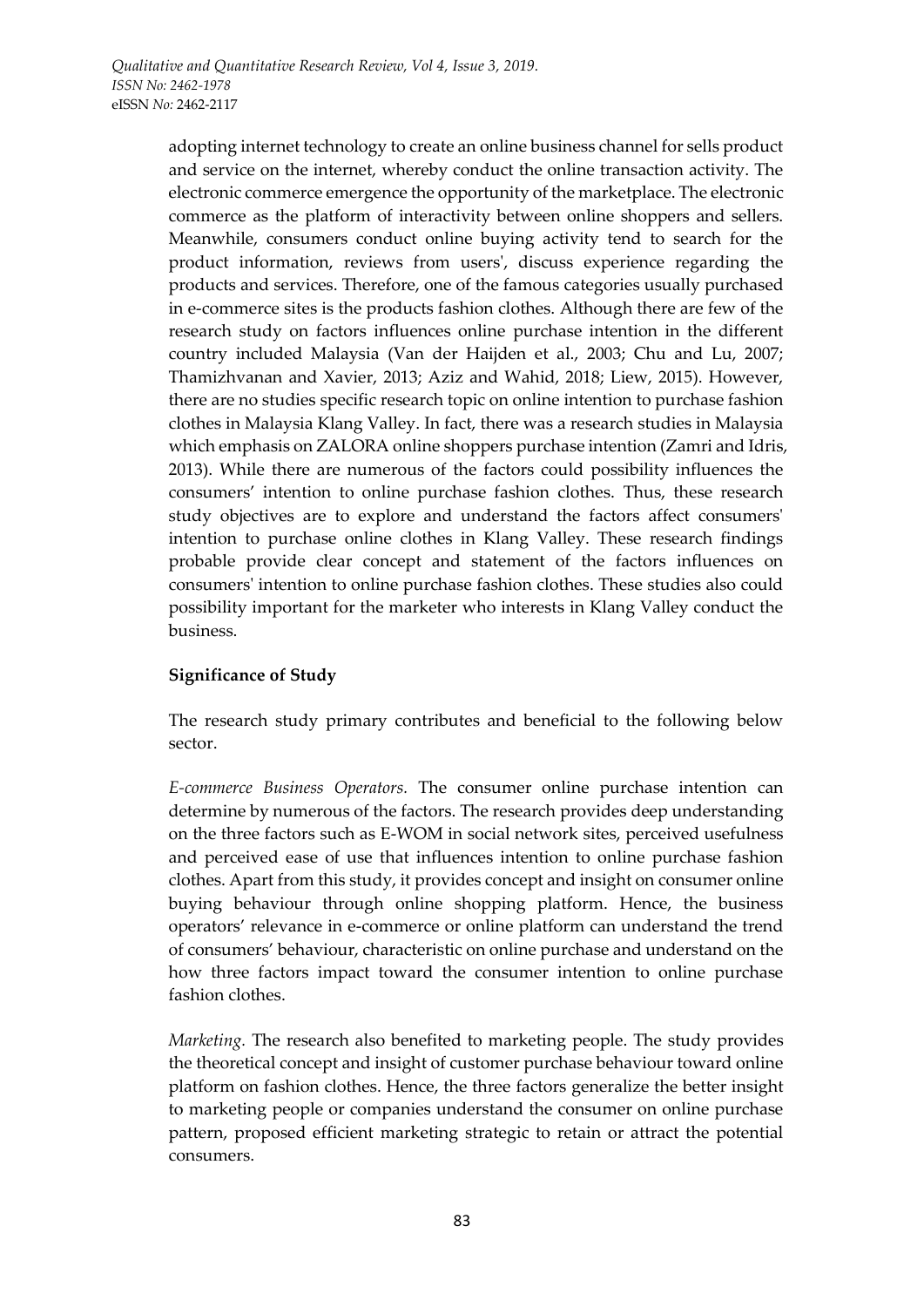*Academic or Institution.* The research contributes and beneficial to academic students. The study provides the students with the new discover of knowledge and fundamental on certain theoretical. Overall, the information from this research could be part of students referencing and further use on develop the relevance topic.

### **Research Question**

The purpose of this research is to study the factors which may influence consumers' intention to online purchase fashion clothes through online shopping. Moreover, this study will address the gaps through the research questions. The research questions showed as following below:

- 1. Does E-WOM in Social Network Sites influence consumers' intention to online purchase fashion clothes?
- 2. Does perceived usefulness impact consumers' intention to online purchase fashion clothes?
- 3. Does perceived ease of use influences consumers' intention to online purchase fashion clothes?

### **Research Objectives**

The main purpose and objective of this research are to identify the factors influencing the consumers' intention to online purchase fashion clothes through online shopping. In this study, we student examined whether the E-WOM in SNSs, perceived usefulness and perceived ease of use as independent variables have an influence on the dependent variable which is consumers online purchase intention for clothing products. The result of the research study will provide a clearer understanding concept of the reasons that trigger consumers' intention to online purchase fashion clothes. Thereby, the research objectives listed as below:

*RO1*: To examine E-WOM in Social Network Sites (SNSs) influences consumers intention to online purchase fashion clothes.

*RO2*: To analyse perceived usefulness influences consumers online purchase intention in fashion clothes.

*RO3*: To analyse perceived ease of use influences consumers online purchase intention toward fashion clothes.

### **Research Hypothesis**

### Hypothesis 1

*H0***:** There is no positive and significant relationship between E-WOM in Social Network Sites and online fashion clothes purchase intention.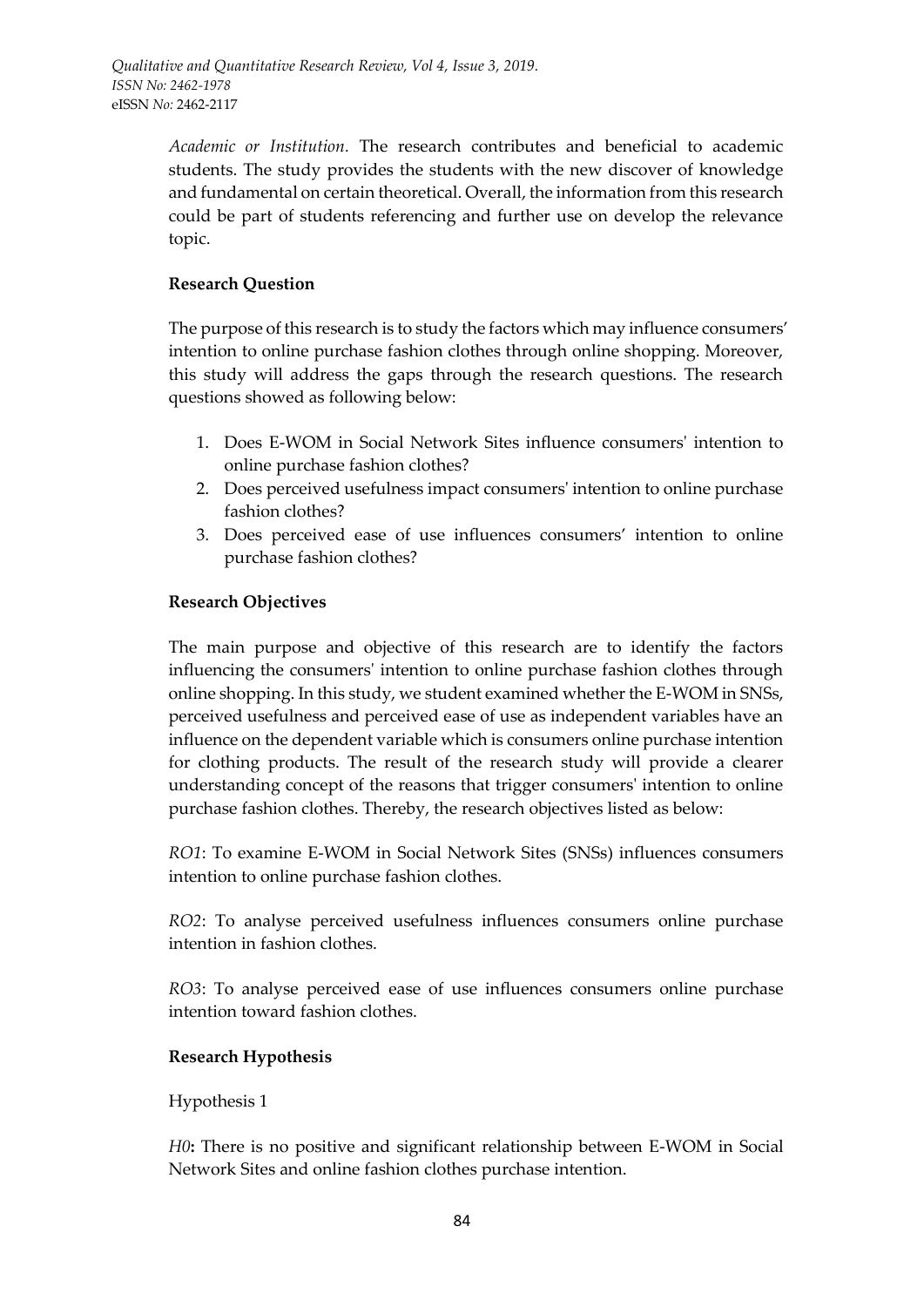*H1:* There is a positive and significant relationship between E-WOM in Social Network Sites toward online fashion clothes purchase intention.

Hypothesis 2

*H0:* There is no positive and significant relationship between perceived usefulness and online fashion clothes purchase intention.

*H2:* There is a positive and significant relationship between perceived usefulness and online fashion clothes purchase intention.

Hypothesis 3

*H0:* There is no positive and significant relationship between perceived ease of use and online fashion clothes purchase intention.

*H3:* There is a positive and significant relationship between perceived ease of use and online fashion clothes purchase intention.



**Research Conceptual Framework**



#### **LITERATURE REVIEW**

### **Online Shopping in Malaysia**

With the advanced technology and social network in the world, more than 4.3 billion internet users with 80% active user on social media, in the world almost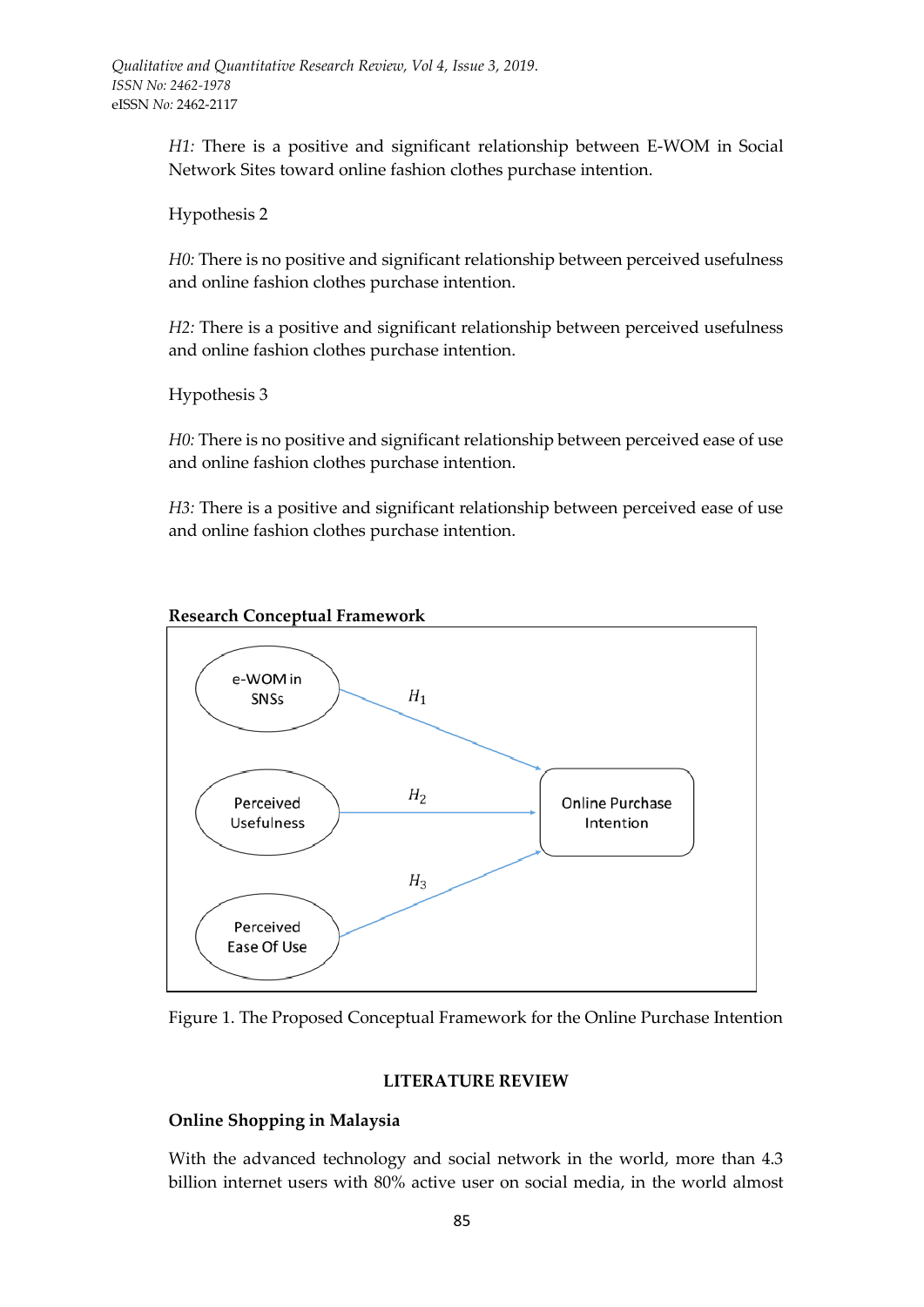total of 57% people connected to the internet network (The Star Online, 2019). There is a study from Khan (2016) shown that the e-commerce industry becomes popularity leader in the electronic business world which provide new opportunities and concept on a business transaction, expanded product variety and geographic. That significantly affected the traditional business system and more toward providing benefits to people. According to the study of Harrington and Reed (1995), electronic commerce (e-commerce) defined as activities of exchange the goods, services and information from the internet in return for payments, by electronic means, between businesses and consumers perform the business transaction. Meanwhile, Zwass (1996) also indicated the e-commerce refer as the telecommunications networks, whereby used for the public the business information, preserve the business relationship and carry out the business transaction. E-Commerce in Malaysia continually growth and contribution to Malaysia economics (New Straits Times Online, 2018). Therefore, e-commerce continues to develop and emerging new market. Thus, e-commerce potentially to provide opportunities for retailers to create with the new service concept, client interface and delivery system. (Madan & Yadav, 2018; Weltevreden et al., 2005). The most visited popularity online shopping websites in Malaysia are Lazada, Shopee, & 11 Street, (Lelong, & Zalora (Chew, 2018).

### **E-WOM in Social Networking Sites**

The electronic word of mouth (E-WOM) defined and referred to any of positive or negative statement created by potential, actual, or former customers in relation to a product or company, which enable a mass of people and institutions via the internet (Hennig-Thurau et al., 2004). Word of Mouth as a powerful tool that enables influence the people and their purchase intention (Balakrishnan et al., 2014).According to Kaplan and Haenlein (2010), social media explained as Internet-based application that initiates the ideological and technological from establishments Web 2.0, that enable user creates and exchange content with generated by other users. The social media emerged valuableness and opportunities for E-WOM platform, as allowed people in social media to discuss and shared their opinion toward the products and brands with anyone or acquaintances (Erkan & Evans, 2016).

With the advanced technologies support, recently the social network sites usage and popularity have increased, consumers exchange the knowledge on the public platform with more transparent and omnipresent on the social network sites (Charo et al., 2015). As Charo, Sharma, Shaikh, Haseeb & Sufya (2015) mentioned, consumers more rely on E-WOM to gain and influenced by other consumers who shared their perception and experiences of the same service on social media groups. The evolution from WOM becomes to E-WOM have played an important role in develop of consumer purchase behaviour. Nowadays, consumers are increasingly sharing their opinions and experiences regarding the consumed products and service in social networking sites, such as Facebook, Instagram, YouTube, Twitter, etc.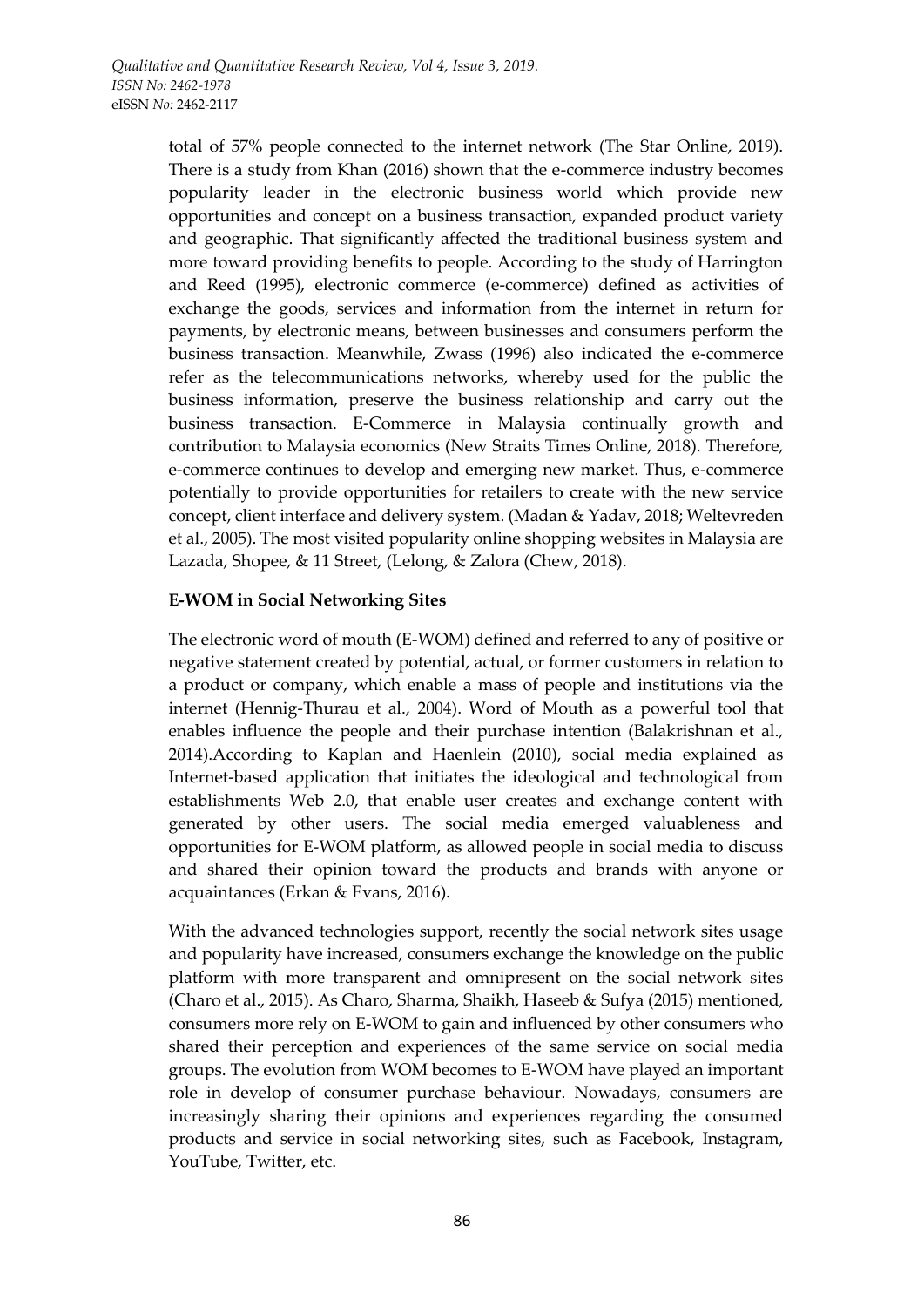The studies also explained consumers are more toward using the E-WOM reviews to form the decision and minimize risk, which also possible to enhance consumer confidence (Huete-Acocer, 2017). According to Farzin & Fattahi (2018) explained the social network sites consider most of the consumers' favourite online platform and allowable the consumers to connect with others by share the review, information on products and services, brands and institutions. According to Kunja & GVRK (2018), social networking sites (SNSs), people enable to sharing their experience and information with other people in real and virtual by constructing their own web pages.

The SNSs developed the new communication platform where firms and consumers able to communicate with brands. Moreover, consumers allowed to converse about the products with anonymity review through social media, which the numbers of the consumers increasingly actively engage with SNSs for discovering the relevant information about unfamiliar brands (Kunja & GVRK, 2018). According to both research studies (See-To & Ho, 2014; Kunja & GVRK, 2018) indicated the E-WOM generated by SNSs among the customers have significant influence consumers purchase intention.

Previous research shows that eWom has significantly influence purchase intention. According to Wang and Yu (2015) have indicated consumer purchase intention on social-commerce will influence by the alternative of positive and negative opinion on product review with their peers. Based on the studies of Balakrishnan, Dahnil & Wong (2014) was founded the E-WOM has a positive significant relationship between purchase intention, whereby E-WOM treated as an essential element in promoting purchase intention. From the studies mentioned, when the firm sold the product or brand whereby consumers noticed with many of positive E-WOMs, it eventually build a positive image on product or brand sold by the firm and consumers gained the trust of that firm (See-To and Ho, 2014; Jalilvand and Samiei, 2012).

The recent research studies from Nuseir (2019) suggested the E-WOM has a positive influence on the consumer's purchase intention. According to the studies of Sharma, Shaikh, Haseeb & Sufya (2015), that showed eWOM significant of indirect and direct impact toward purchase intentions. Farzin & Fattahi (2018) also mentioned E-WOM had a positive significant influences consumer purchase intention, the studies suggested when positive E-WOM increase towards particular products and brands through social networks would intensify the consumer purchase intention. Therefore, the first hypothesis is created to test the influence of E-WOM in Social Networking Sites on consumers online fashion purchase intention:

*H1:* There is a positive and significant relationship between E-WOM in Social Network Sites toward online fashion clothes purchase intention.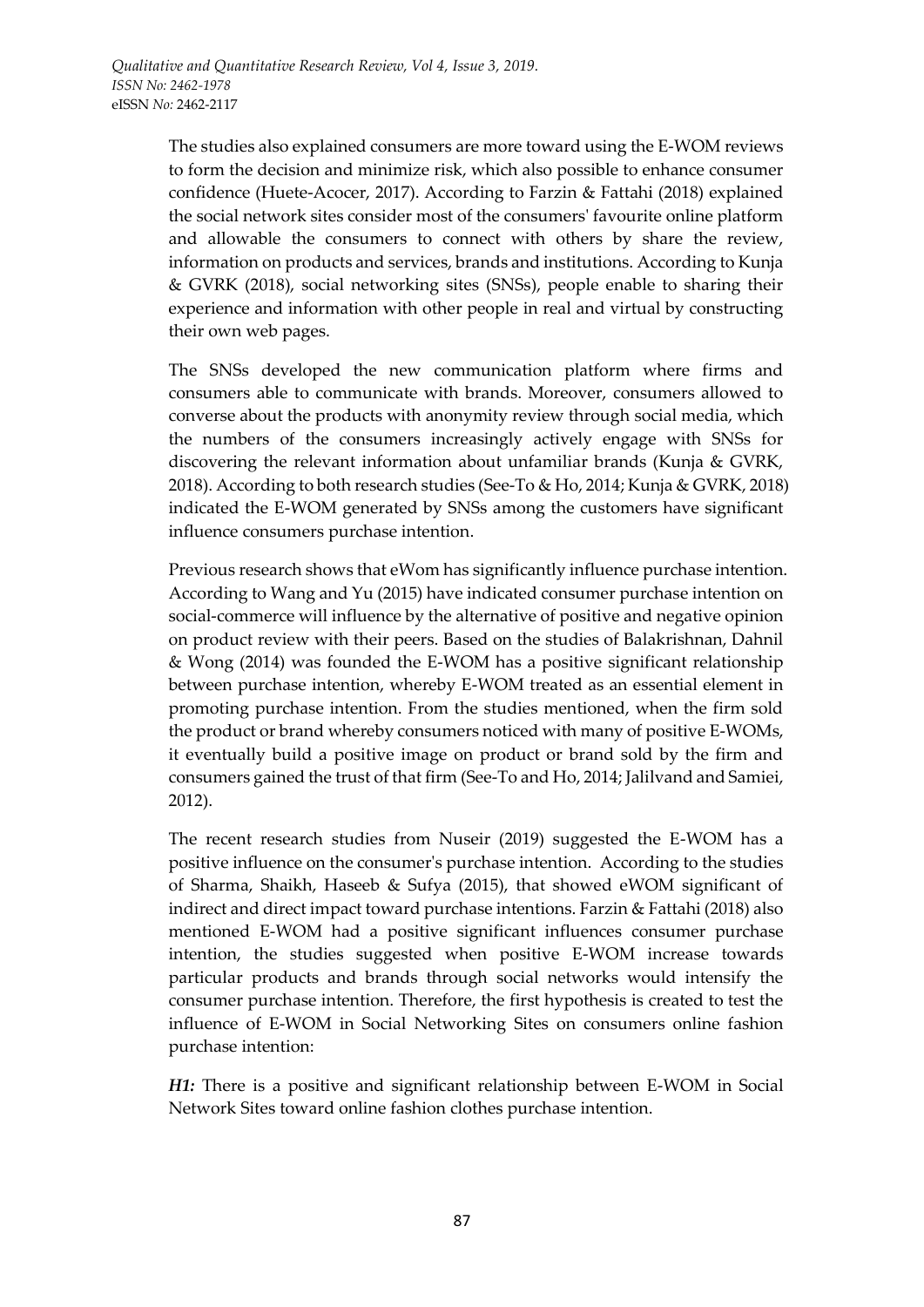### **Perceived Usefulness**

According to Davis (1989), perceived usefulness is defined as the degree that which person believes in using the system would improve his or her job performance. The system with a high standard influences user to have a significant positive relationship of use-performance. The studies of Davis (1989) suggested Technology Acceptance Model (TAM) should be explained with online purchase intention. There is the study from Koufaris and Sosa (2004) that explained the consumer main perspective from perceived usefulness on online purchase are viewed as the efficient internet usage enable the purchase progress more smoothly.

Kim and Song (2010) indicated perceived usefulness of the website normally relying on the efficiency of technology and characteristics, for example, the advanced search engines and service provider provided personal service for consumers. Moreover, the studies from Putro and Haryanto (2015) in Indonesia explained the online shopping websites should proffer consumers with the consciousness pleasurable experiences. The studies also conducted the concept of the higher of usefulness, the higher consumer attitudes toward intention to purchase the online products.

In the previous of studies showed that perceived usefulness has significantly influence on online purchase intention. According to Athapaththu and Kulathunga (2018), indicated the website should be easy to use and useful for them to achieve their need and want, also improve the trust on web retailers and consequently will lead to higher intention to online purchase. Cheng and Yee (2014) suggested the E-commerce websites required to frequently maintain in order to continually provide a stable condition and enable people easy to get access. There are the studies mentioned the Taiwanese consumer overview the technologies as the useful tools for them in online shopping, they tend to increase the online purchase activities.

The research studies also suggested it should include the smart tools and proper functionalities of technological application to enable the user with easy access to online shopping (Moslehpour et al., 2018). Finding from Wei, Lee and Shen (2018) indicated compared to traditional shopping model, the online purchase clothes have better advantages such as product variety in online and do not need to struggle in the crowded shopping environment.

However, according to Teh and Ahmed (2012) stated consumers from a different developed or developing country would have a different point of view on perceived usefulness to determine the online buying intention. Hence, the hypothesis is created to test the influence of perceived usefulness on online fashion purchase intention:

*H2*: There is a positive and significant relationship between perceived usefulness and online fashion clothes purchase intention.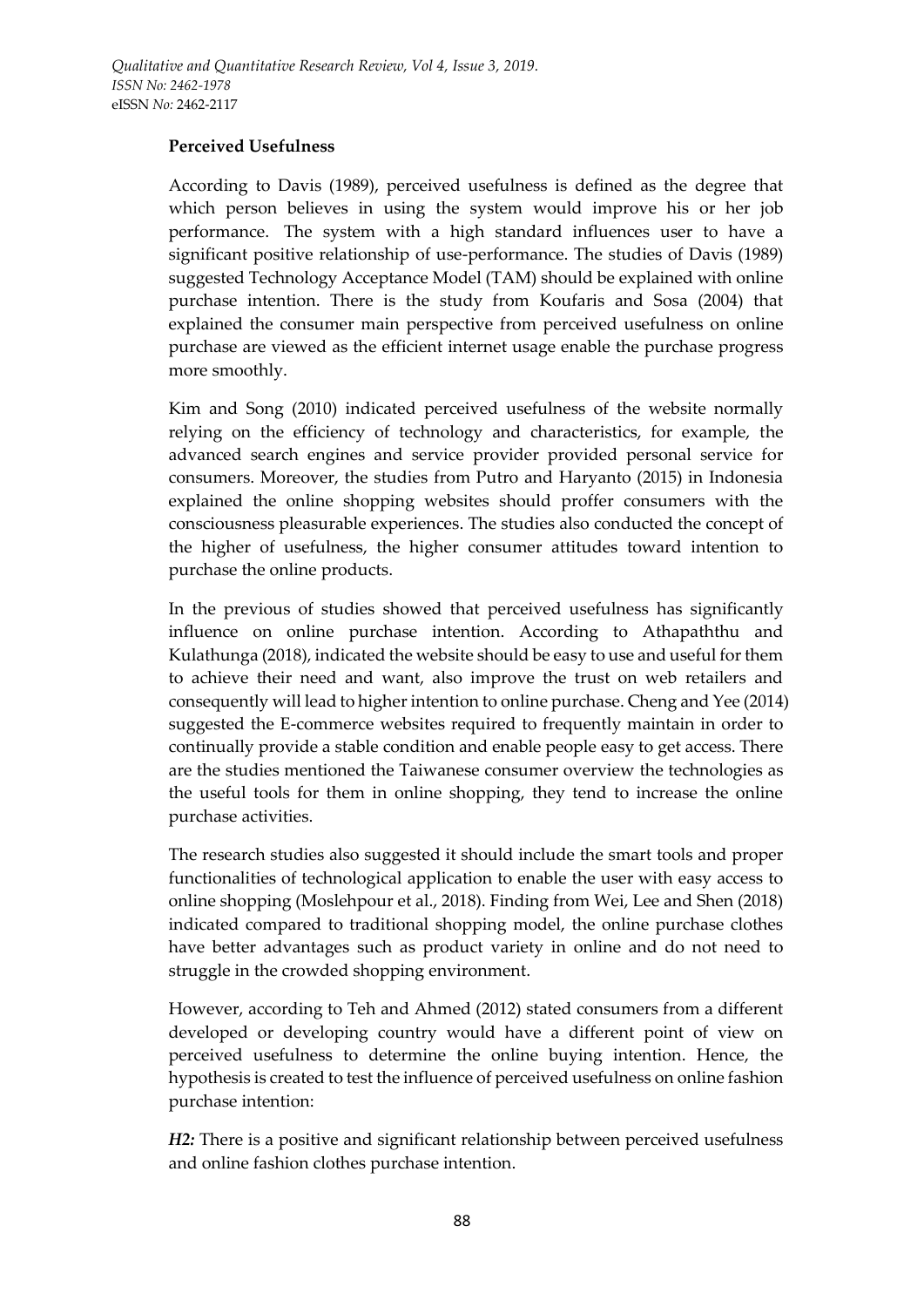### **Perceived Ease of Use**

According to Davis (1989) perceived ease of use defined in "the degree which person believes that using a particular system will be easy without much of effort or no effort implicate". More likely refer to the application accepted by users, if the application was perceived as easier to use. The belief of perceived usefulness and perceived ease of use is a model based on the Theory of Reasoned Action (TRA), which specifically elucidate of usage of technology. The term of "ease" refers as minimizing the difficulty or not requiring any of effort. The "Effort" refers to limited resources that a person may assign to various activities, which he or she will accountable for the activities.

Moreover, under the context of online clothes purchasing, the perceived ease of use review as the less effort on buying online clothing. Therefore, if consumers found online shopping is difficult to perform and without any of benefit to consumer, they tend to return the traditional shopping form (Wei et al., 2018). Perceived ease of use does not merely represent the person to implement innovation with no difficulty, it can be people own ability to discern the quality products or services and also with the ability able to compare benefits and function from product and services (Tan et al., 2017). According to Reibstein (2002), in the e-commerce context include several dimensions in ease of use, the dimension stated as easy ordering function, website navigation and accessibility of information and functionality. Naturally, the customer would prefer the online services that consist of speedy and efficient operational functionality of technologies. (Jiang and Yang, 2013).

The previous studies from Moslehpour et al. (2018) suggested purchasing service from the website should be easy and useful, including the supportive and detailed information, for example, the information of products, prices, promotions, delivery system and consumer protections. The online shopping sites with the lower or free effort to online purchase and order eventually become factors to attract more potential consumers to online purchase. According to the study of Zamri and Idris (2013), it has proven perceived ease of use significantly influences on the online purchase intention.

The study also suggested the ease of use of the technology is prerequisite in forecasting the potential consumer intention on online shopping. The person intending to purchase through the internet when he or she found to be ease for engaging in technology system. Aineah (2016) also suggested online shops functionality should be simplified and include the actual sense of easy to use, therefore it would significant influences on consumers to make the purchase on such a website. Recent studies from Do, Nguyen and Nguyen (2019) proven there is a positive relationship between perceived ease of use and online buying behaviour intention. Hence, the third hypothesis is created to test the influence of perceived ease of use on online fashion purchase intention: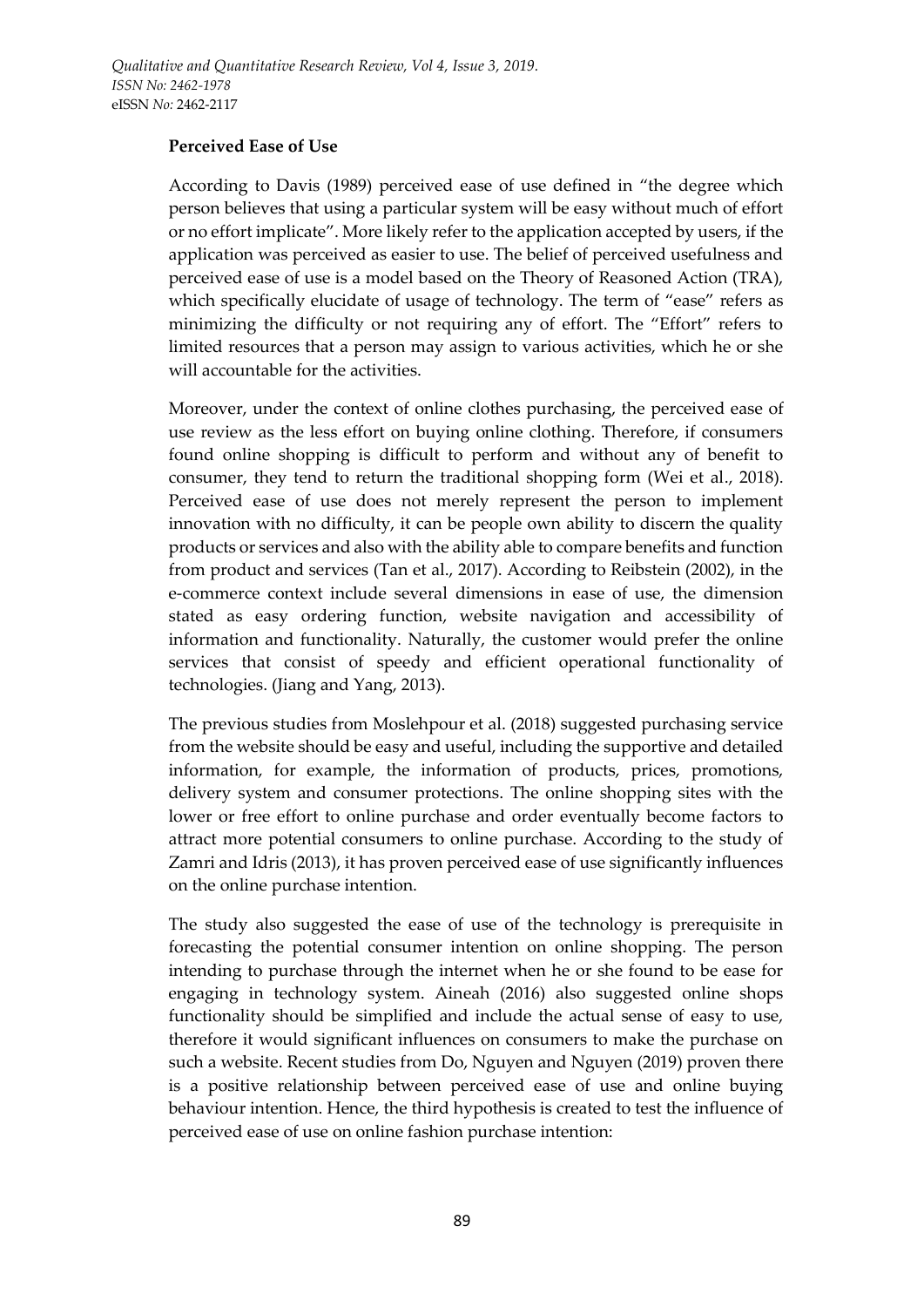*H3:* There is a positive and significant relationship between perceived ease of use and online fashion clothes purchase intention.

### **Online Purchase Intention**

The purchase intention is to refer to the preference of consumer purchase the product or service in future by after evaluation of the product and service (Younus, Rasheed and Zia, 2015). According to Jamali and Khan (2018) and Shah et al. (2012), purchase intention is the circumstance of a decision-making process whereby consumer made the decision to buy a particular product. According to Mirabi, Akbaryeh and Tahmasebifard (2015), the purchase intention usually involved with the factors from behaviour, perceptions and attitudes of consumers. Moreover, the studies indicated consumers decision making the products and services will be based by searching the information from the internal and external environment. The internal information review as collected from experiences and external information refer to the marketplace whereby gathered with peers (Blackwell et al., 2001, as cited in Younus, Rasheed & Zia, 2015).

The definition of the online purchase intention explained as the intention of the consumer's participant in the online exchange relationship between with the web retailer or shopping websites, such as sharing business information, maintaining business relationships, and conducting business transactions (Zwass, 1998, as cited in Pavlou, 2003). According to Cheah, Phau and Liang (2015), the interpersonal influence from the social network include the peers will affect the consumer's purchase intention and the actual choice of online shopping also positively affect to the consumers.

However, from the study of Järveläinen (2007) declare although already given safety and secure network environment, there are still possibility consumers would discontinue the shopping process. There are other factors than trust could influence consumers online purchase intention. According to Ketabi, Ranjbarian and Ansari (2014); Ajzen (1991), explained there are several dimensions such as subjective norms, behavioural control, attitude, social influence and perceived credibility would affect the consumers online buying intention. Furthermore, the online purchase intention would involve the online transaction with information sharing, purchase action, Pavlou (2013) mentioned the intention to purchase would influence on many factors. In this study, it would examine and understand the concept of factors influencing the consumer's intention to purchase online clothes.

### **RESEARCH METHODOLOGY**

### **Research Design**

This research study conducts by descriptive study method, which targets to interpretation and identifies the factors influences consumers online fashion clothes purchase intention. The research study of the population group is referred to as the Klang Valley population. This method allows the researcher to determine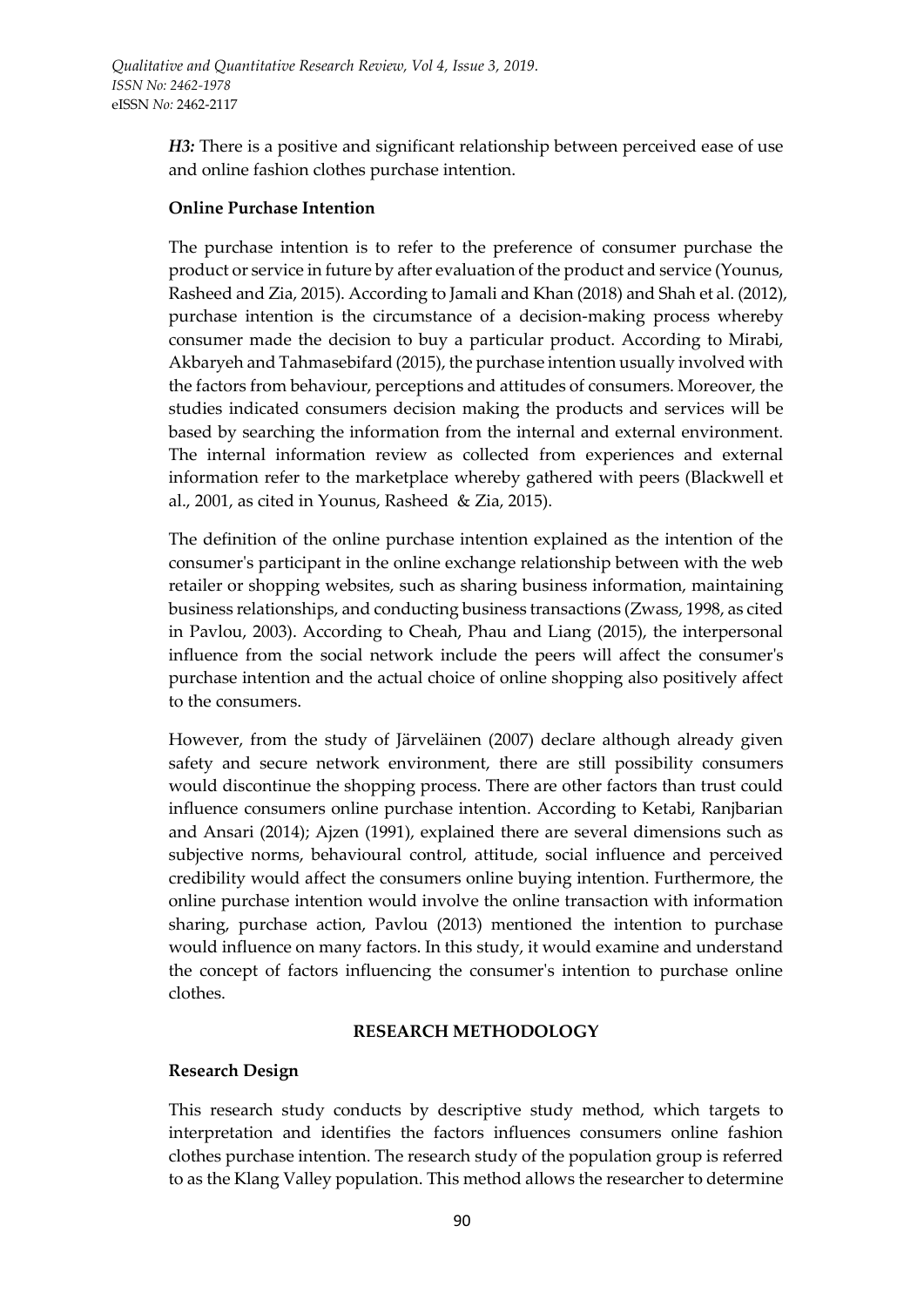and study the sample population characteristic on the phenomenon of online purchase intention. Meanwhile, this research will be adopting the quantitative approach to collect related numerical data from numerous respondents. As the quantitative research more specific and focus on the collected numerical number, which enables to reduce the effort and saving time on analysis and describe the research result (Daniel, 2016). Hence, this research will be implementing the selfadministered survey as the method of data collection.

### **Data Collection Methods**

Data collected that are significant and important for the research, as we enable to analyse the data collected from respondents to explain and support the hypotheses statement and questions. The major resources will use for this research study is both primary data and secondary data. Therefore, collected data will be used for testing the research significant relationships between the independent variables and dependent variables.

The primary data. The data will only collect from the online purchaser locate at Klang Valley who participate in the survey question. This research will be adopting the Google form as part of a supportive tool to collect the primary data. The Google form as the platform to create and design the questionnaire. The process of using the Google form is easier and received benefits such as reduce cost and environment friendly. This research will be also depending secondary data, as the sources can be collected through online sources, books, newspaper and journal articles such as Emerald Insight, Google Scholar. Compare to primary data, the second data is a more reliable and easier way to acquire the data because the sources are already existing or collected by profession people.

### **Sampling Design**

The target samples from this research were internet users with online shopping activity. This research will be used the Simple Random Sampling (SRS) as the sampling technique and through distributing the self-administered questionnaires to the sampling frame. The Simple Random Sampling (SRS) refers to a type of probability sampling that individuals constituted a population, which were assigned numbers. Then there will be generated set of random numbers and those individuals having those numbers would be included in the sample (Adwok, 2015). Therefore, in the target population of every individual choice in the sample provided with an equal chance (Alvi, 2016). This research of the target population will conduct in Klang Valley and the simple random sampling allowed the sample to usefully representative the population. Regarding the survey, questionnaires will be distributed out to the individuals that relevant to this research through the online channel. The Klang Valley known as the Greater Kuala Lumpur has estimated over 7.2 million of people (The Star Online, 2013) and the equivalent of more than fifth of the entire Malaysia whole population over 32.66 million of people (Department Statistics Malaysia 2019). With the support of Check Market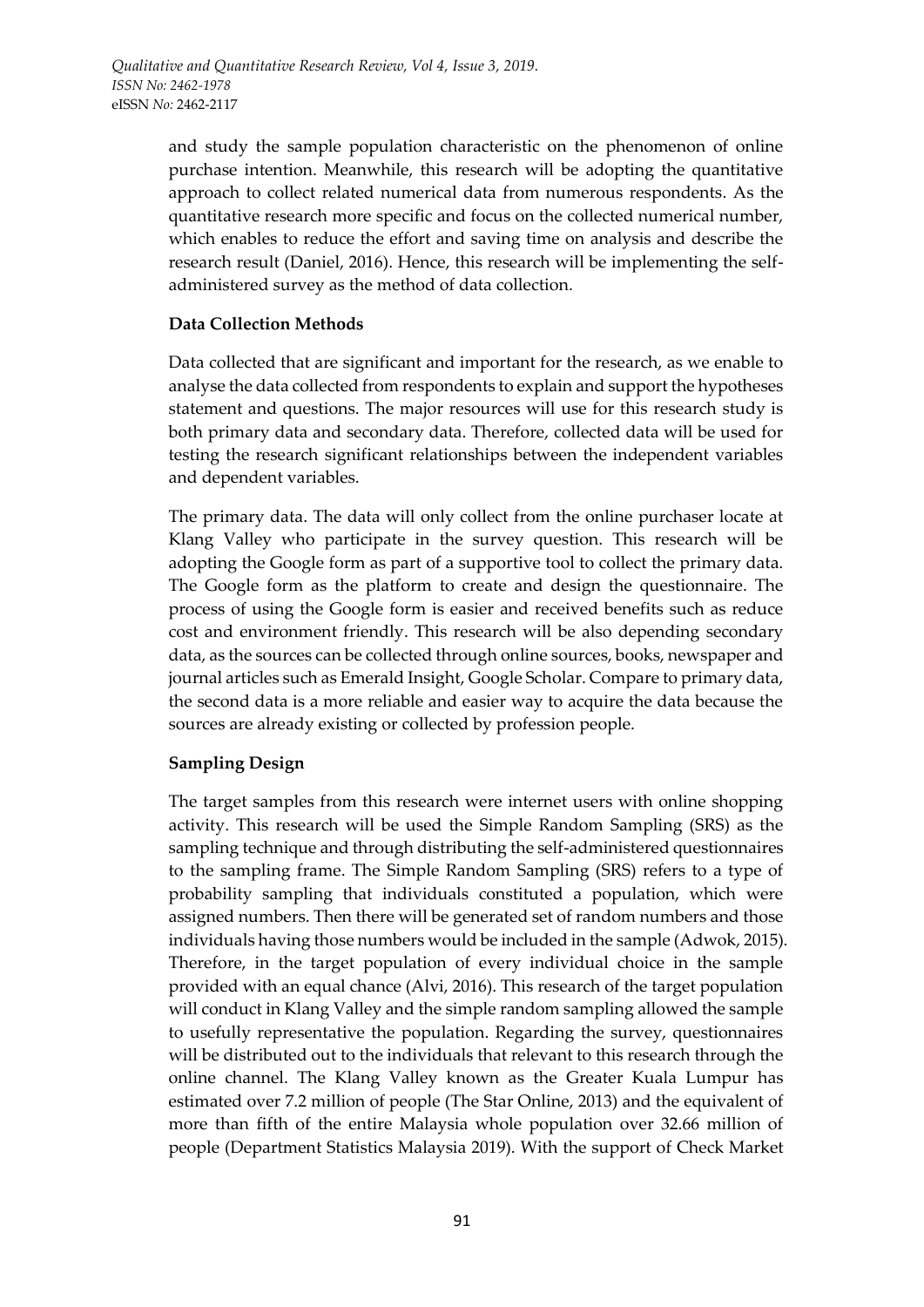*Qualitative and Quantitative Research Review, Vol 4, Issue 3, 2019. ISSN No: 2462-1978*  eISSN *No:* 2462-2117

> sample size calculator, it recommended a total 385 number of respondents needed for this research.

#### **Questionnaire Design**

The questionnaire will be listed the description of research purpose, researcher information and the instruction detail to guide the respondents complete the survey questionnaire. The questionnaire will be designed into two different sections, which are section A and section B. The section A consist the respondent demographics information such as their age, gender, education level, occupation, income and others. Besides that, section B consists of four sections of questionnaires that design to measure the relationship between three independent variables and one dependent variable. This research study independent variables include the usefulness, ease of use and e-WOM Social Network Sites meanwhile the dependent variables is online purchase intention. To ensure this research study on the right pathway, the respondents must be only the online purchaser. Therefore, this research will utilize a 5-point Likert scale.

#### **Likert Scale**

The Likert scale refers to a tool for asking individuals how strongly between agree and disagree on the statement (Robinson, 2014). It is also the most famous scale format for measuring public opinion on the research statement. The 5-point Likert scale started from scale 1 represents as strongly disagree whereby scale 5 represents strongly agree. The scale 3 will categories as neutral.

| <b>Variables</b> | Codes          | <b>Items</b>                       | Adopted from  |
|------------------|----------------|------------------------------------|---------------|
| E-WOM in Social  | E1             | On SNS, I tend to seek for         | Papadopoulou, |
| Networking Sites |                | opinions regarding fashion         | Pavlidou &    |
| (SNS)            |                | clothes that I intend to purchase. | Hodza (2012)  |
|                  | E <sub>2</sub> | A comment or update about a        |               |
|                  |                | fashion clothes on SNS had an      |               |
|                  |                | influence on how I consider that   |               |
|                  |                | fashion clothes.                   |               |
|                  | E <sub>3</sub> | I understand better after          |               |
|                  |                | receiving relevant information     |               |
|                  |                | about that fashion clothes on      |               |
|                  |                | SNS.                               |               |
|                  | E4             | I am likely to change my           |               |
|                  |                | opinion about fashion clothes,     |               |
|                  |                | after viewing a positive or        |               |
|                  |                | negative comment on SNS.           |               |
|                  | E5             | Given a choice between two         |               |
|                  |                | fashion clothes, one               |               |
|                  |                | recommended on SNS and the         |               |
|                  |                | other not, I would always          |               |

|  |  | Table 1: Items for Measuring Variables |
|--|--|----------------------------------------|
|  |  |                                        |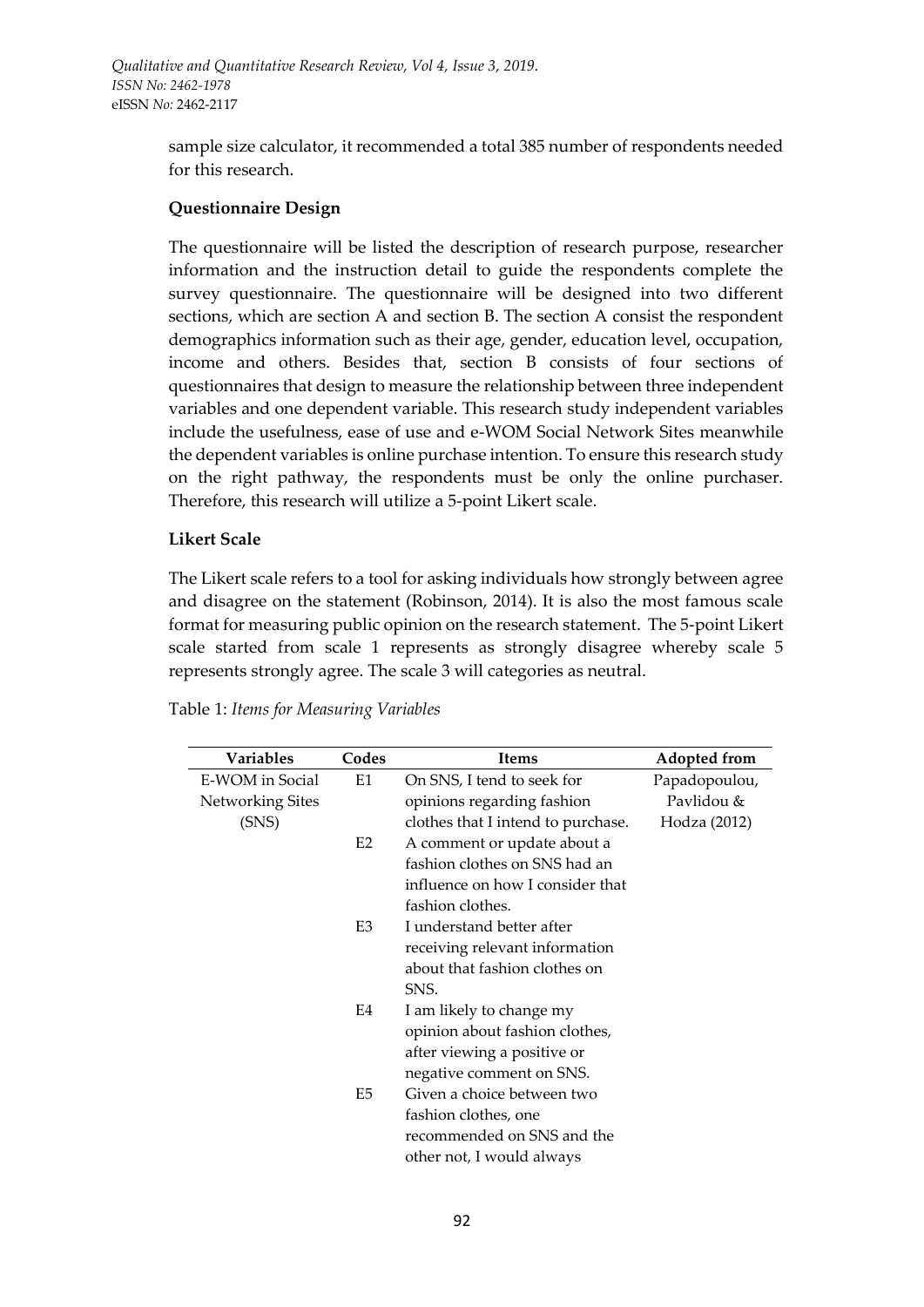#### choose to buy the recommended fashion clothes.

| Perceived<br><b>Usefulness</b> | PU1             | Clothing websites provide me<br>access to useful purchase<br>information. | Liew $(2015)$ &<br>Athapaththu et<br>al. (2018) |
|--------------------------------|-----------------|---------------------------------------------------------------------------|-------------------------------------------------|
|                                | PU <sub>2</sub> | The clothing websites makes it                                            |                                                 |
|                                |                 | easier to search and purchase.                                            |                                                 |
|                                | PU <sub>3</sub> | Clothing websites enhance my                                              |                                                 |
|                                |                 | purchasing effectiveness.                                                 |                                                 |
|                                | PU4             | Clothing websites makes                                                   |                                                 |
|                                |                 | shopping less time consuming.                                             |                                                 |
|                                | PU <sub>5</sub> | The clothing websites increases                                           |                                                 |
|                                |                 | my productivity in discovering                                            |                                                 |
|                                |                 | products and getting shopping                                             |                                                 |
|                                |                 | ideas.                                                                    |                                                 |

| Variables                       | Codes           | <b>Items</b>                                                                        | Adopted                                         |
|---------------------------------|-----------------|-------------------------------------------------------------------------------------|-------------------------------------------------|
|                                 |                 |                                                                                     | from                                            |
| Perceived                       | PE1             | Clothing websites are easy to                                                       | Liew (2015) &                                   |
| Ease of Use                     |                 | use.                                                                                | Athapaththu                                     |
|                                 | PE <sub>2</sub> | It is easy to become skilful at<br>using the clothing websites.                     | et al. (2018)                                   |
|                                 | PE3             | It is easy to learn to use the<br>clothing websites.                                |                                                 |
|                                 | PE4             | It is easy to interact with the<br>clothing websites.                               |                                                 |
|                                 | PE <sub>5</sub> | Using clothing websites do<br>not require a lot of mental<br>effort.                |                                                 |
| Online<br>Purchase<br>Intention | PI1             | I would consider online<br>buying fashion clothes in the<br>future.                 | Liew $(2015)$ &<br>Athapaththu<br>et al. (2018) |
|                                 | P <sub>I2</sub> | I will online purchase other<br>fashion clothes at this<br>clothing websites.       |                                                 |
|                                 | PI3             | I would recommend to my<br>friends for buying online<br>fashion clothes.            |                                                 |
|                                 | PI4             | I would like to buy new<br>fashion clothes from this<br>website.                    |                                                 |
|                                 | PI <sub>5</sub> | I will consider buying fashion<br>clothes after I read online<br>review or comment. |                                                 |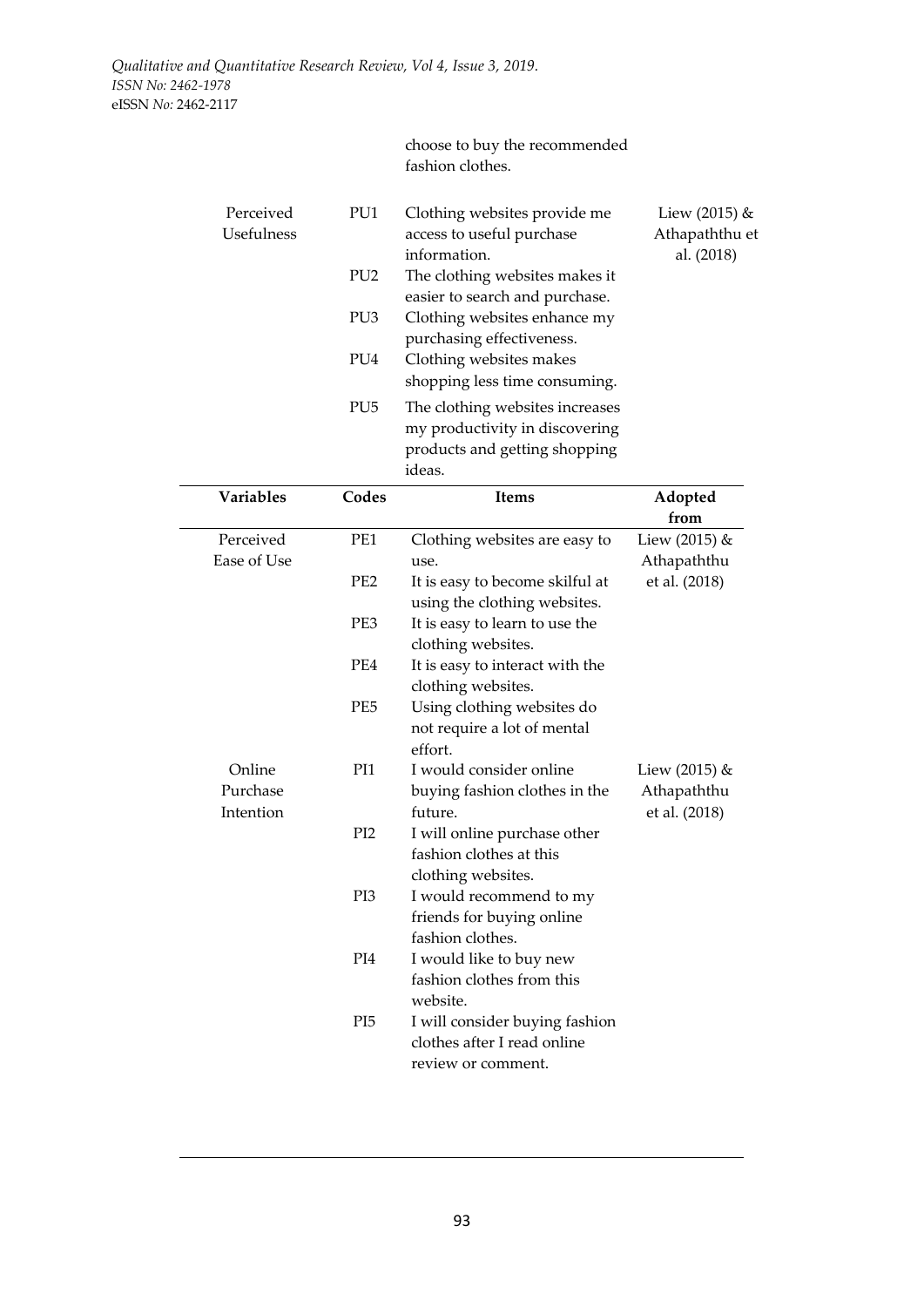# **DATA ANALYSIS**

Five analysis method has been selected to perform in the data analysis process. The five methods, which are descriptive analysis, normality test, reliability test, regression analysis and correlation coefficient analysis will be work in this research study.

# **Descriptive Analysis**

The descriptive analysis major used for summarizing the data into statistics form and describe the event of the sample from data (Thompson, 2009). The descriptive analysis often used for analysis the large number of demographic data from respondents. The data include gender, age range, working income and others. The demographic data will represent as a percentage of the sample and show in the frequency distribution table.

# **Validity Test**

This research will conduct a validity test method to test the validity of the research instrument and questionnaire. The purpose of the validity test is to ensure the question in the questionnaire and language sentences are fulfil for the research concept, prevent any of the unclear and abstruse questions (Mohajan, 2017). Before publicity the questionnaire, research supervisor necessitates examining questionnaires design.

# **Normality Test**

In this research, the researcher utilises the SPSS statistics software to conduct the normality test. The normality test useful to ensure the all research sample data are enabled to normally distribution. Thus, data distribution based on the skewness and kurtosis values to evaluating whether the data is normally distributed. The acceptable range for normally distributed in skewness is -1 to +1, meanwhile, the kurtosis acceptable range between -3 to +3 (Yousaf, Ihsan & Ellahi 2016).

# **Reliability Test**

The reliability test mainly used for scrutinizing the finding data collection whether the finding data is consistency. These measurement tools have the advantages to analyse the various items in the instrument used for this research study whether is reliable to adopt for collecting data. It also to ensure the research during the construct process could avoid biases or error (Sekaran & Bougie, 2016).

# **Correlation Analysis**

The correlation analysis is part of the method using for measure and determines the strength of the relationship between the two variables. The P-value represents the significant value of the correlation coefficients, which use to define the relationship between independent and dependent variables. Therefore, when the P-value showed above 0.05, it signifies there is no relationship between the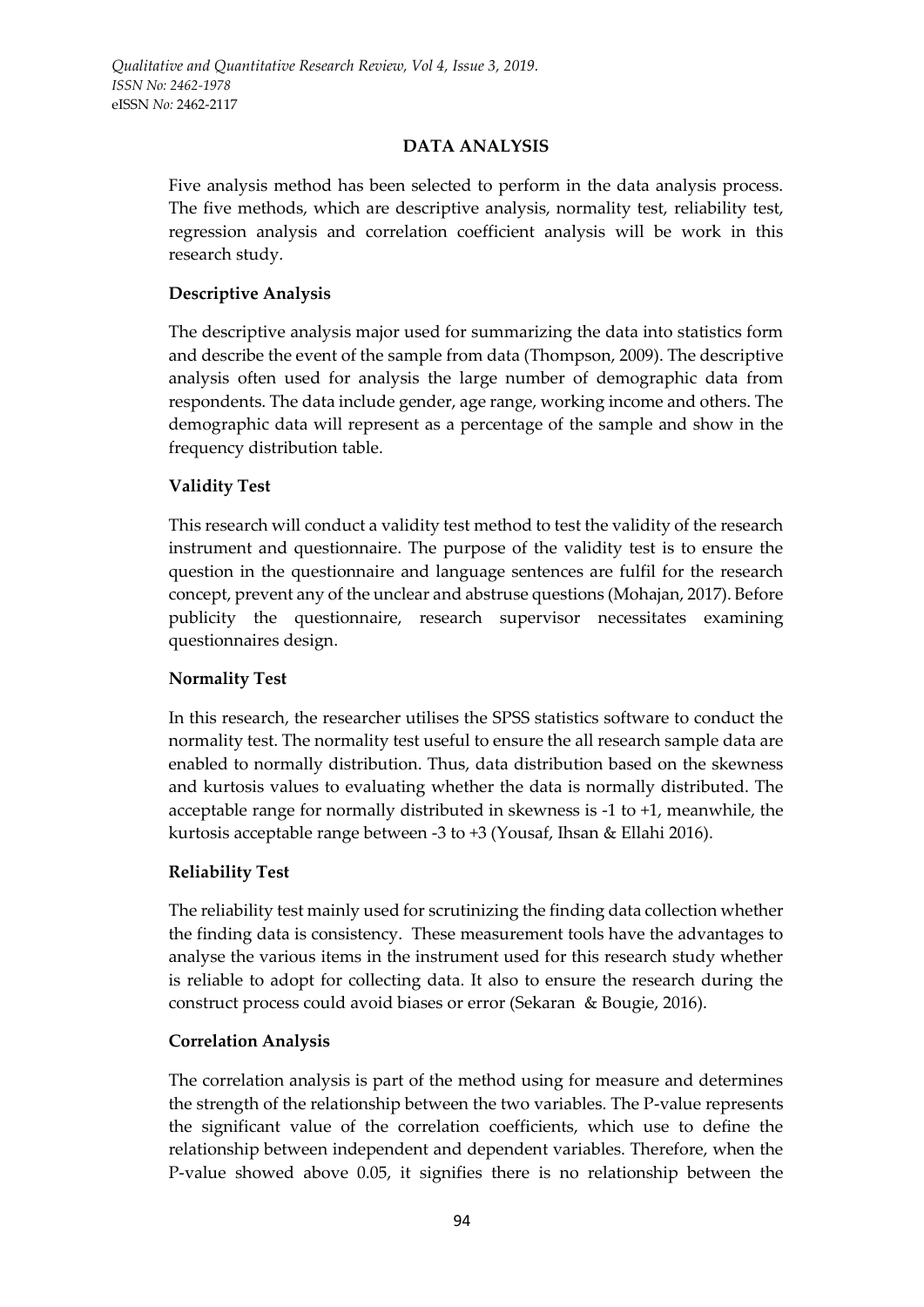independent variables and dependent variables. Meanwhile, the P-value below 0.05, which signify there is the relationship between the two variables. (Greenland et al., 2016). The Pearson's correlation coefficient analysis mainly used to measure the strength or the extent of the linear relationship between the two variables and the direction for linear. According to Gogtay and Thatte (2017) indicated the correlation coefficient shown value range from between -1 to +1. The correlations coefficient (+1) which represent the two variables are perfect and positive. Besides that, the correlations coefficient (-1) which represent the two variables are perfect, but the negative manner in correlation. Meanwhile, the value of zero (0) represents no relationship exists on between the two variables.

#### **Regression Analysis**

This research will conduct the regression analysis method to analyses the independent variables that hypothesized to influences the dependent variable. This method enables to provide the prediction and estimation of the dependent variable by based on independent variables (Kumari & Yadav, 2018). It also assists to estimate those influential risk factor significances affect the dependent variable. The researcher implements the SPSS statistics software to conduct the regression analysis and focus on the R square (R<sup>2</sup>) and beta (β) coefficients results.

### **Pilot Test**

| Variable                      | Cronbach's Alpha | Number of items |
|-------------------------------|------------------|-----------------|
| <b>Overall Variables</b>      | 0.907            | 20              |
| IV $(1)$ : E-WOM in           | 0.809            | 5               |
| Social Networking Sites (SNS) |                  |                 |
| IV (2): Perceived Usefulness  | 0.699            | 5               |
| IV (3): Perceived Ease of Use | 0.781            | 5               |
| DV: Online Purchase Intention | 0.847            | 5               |

Table 2. *Summarized Results of the Pilot Test for Reliability Test*

The purpose of the pilot test is to ensure each individual item on questionnaires constructed from researchers are applicable and minimize the uncertainties for researcher and respondents. The pilot test considers as pre-testing for identified the issues from questionnaires before its publication. This research studies adopted Cronbach's Alpha to measure the reliability of each construct of the variables. Therefore, the Cronbach's Alpha value above 0.6 to 0.69 considered acceptable and appropriate for this research. Meanwhile the Cronbach's Alpha value below 0.5 considered unacceptable, that explained the items does not appropriate to measure this research (Sekaran and Bougie 2010). From the Table 3 shown the reliability coefficient value with acceptable range.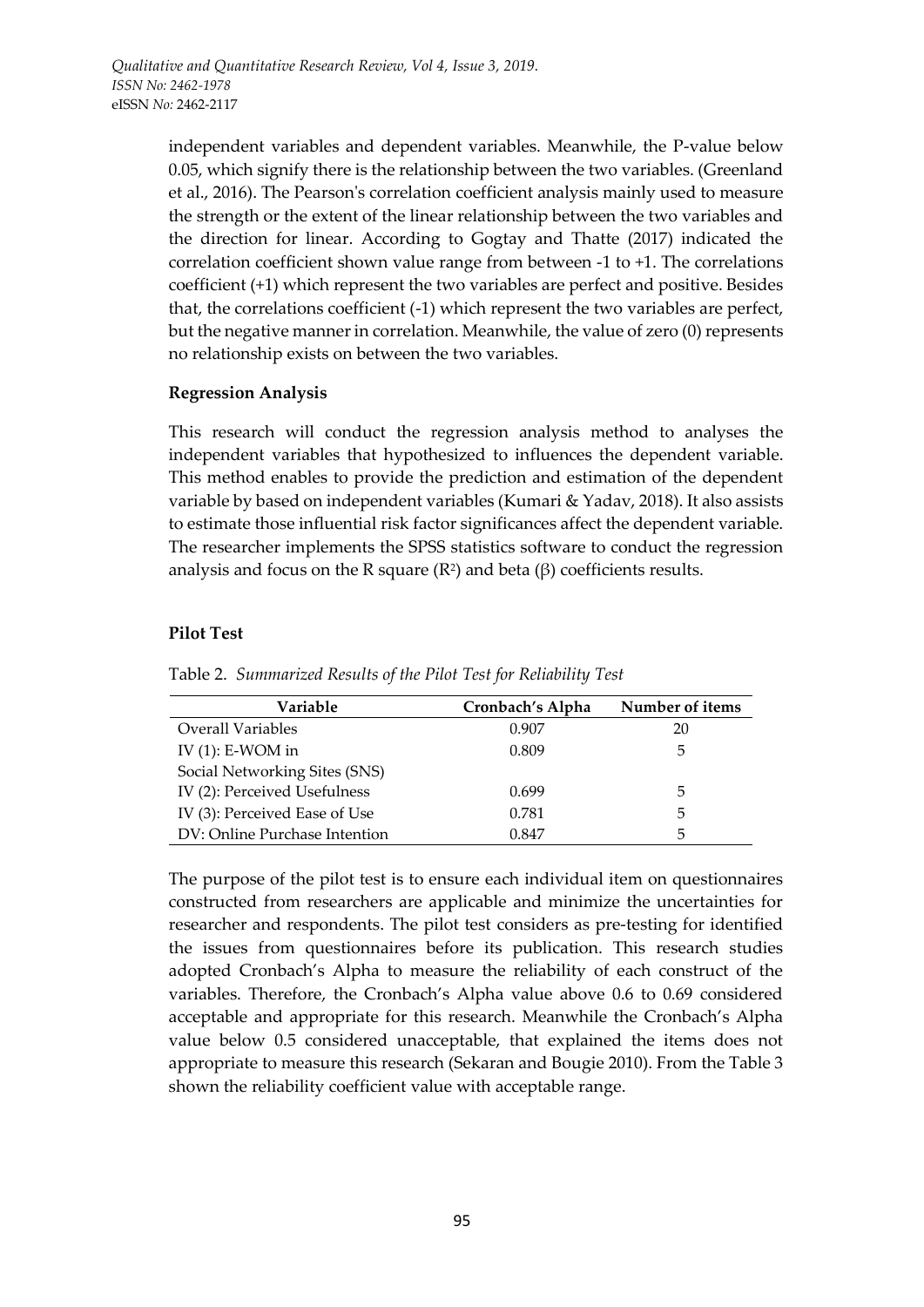| <b>Reliability Coefficient Value</b> | <b>Status</b> |
|--------------------------------------|---------------|
| 0.8 and above                        | Excellent     |
| $0.7 - 0.79$                         | Good          |
| $0.6 - 0.69$                         | Acceptable    |
| $0.5 - 0.59$                         | Poor          |
| Below 0.5                            | Unacceptable  |

Table 3. *Reliability Coefficient Value* 

*(Sources: Sekaran* & *Bougie 2010)*

Total of the 30 sample respondents been collected to distribute for the pilot test, whereby 30 of the responses were valid for the pilot test. According to Table 2 shown the overall of variables Cronbach's Alpha value is 0.907, which represented the overall value for variables are acceptable and under status of excellent. As well to each variable of Cronbach's Alpha value also attain above 0.6. The pilot test results proven the questionnaire was reliable and acceptable to continue the final distribution.

### **RESULTS, FINDINGS AND DISCUSSION**

### **Descriptive Analysis**

This chapter discussed about the results of the research topic. Total of 403 sets questionnaires distributed to the respondents by social network platform such as Instagram, WhatsApp's and Facebook channel. Nonetheless, 384 of respondents were applicable used for the research topic and data analysis. For other 19 respondents failed to applicable in data analysis due to the data does not fulfilled to the research requirement. The 19 respondents of inapplicable data are nononline purchaser or not reside in Klang Valley. This research study used descriptive analysis to analyse the demographic data that all collected from respondents, which displayed in form of frequency and percentage. The following data analysis shows the 384 respondents' demographic information that include gender, profession, education and past online purchase.

|  | Table 4. Gender |
|--|-----------------|
|  |                 |

|        | Frequency | Percent | Valid   | Cumulative |
|--------|-----------|---------|---------|------------|
|        |           |         | Percent | Percent    |
| Male   | 165       | 43.0    | 43.0    | 43.0       |
| Female | 219       | 57.0    | 57.0    | 100.0      |
| Total  | 384       | 100.0   | 100.0   |            |

According to the Table 4, from the 384 respondent that showed female respondents is higher than male. The table of gender results showed that 165 (43%) were male respondents whereby 219 (57%) were female respondents.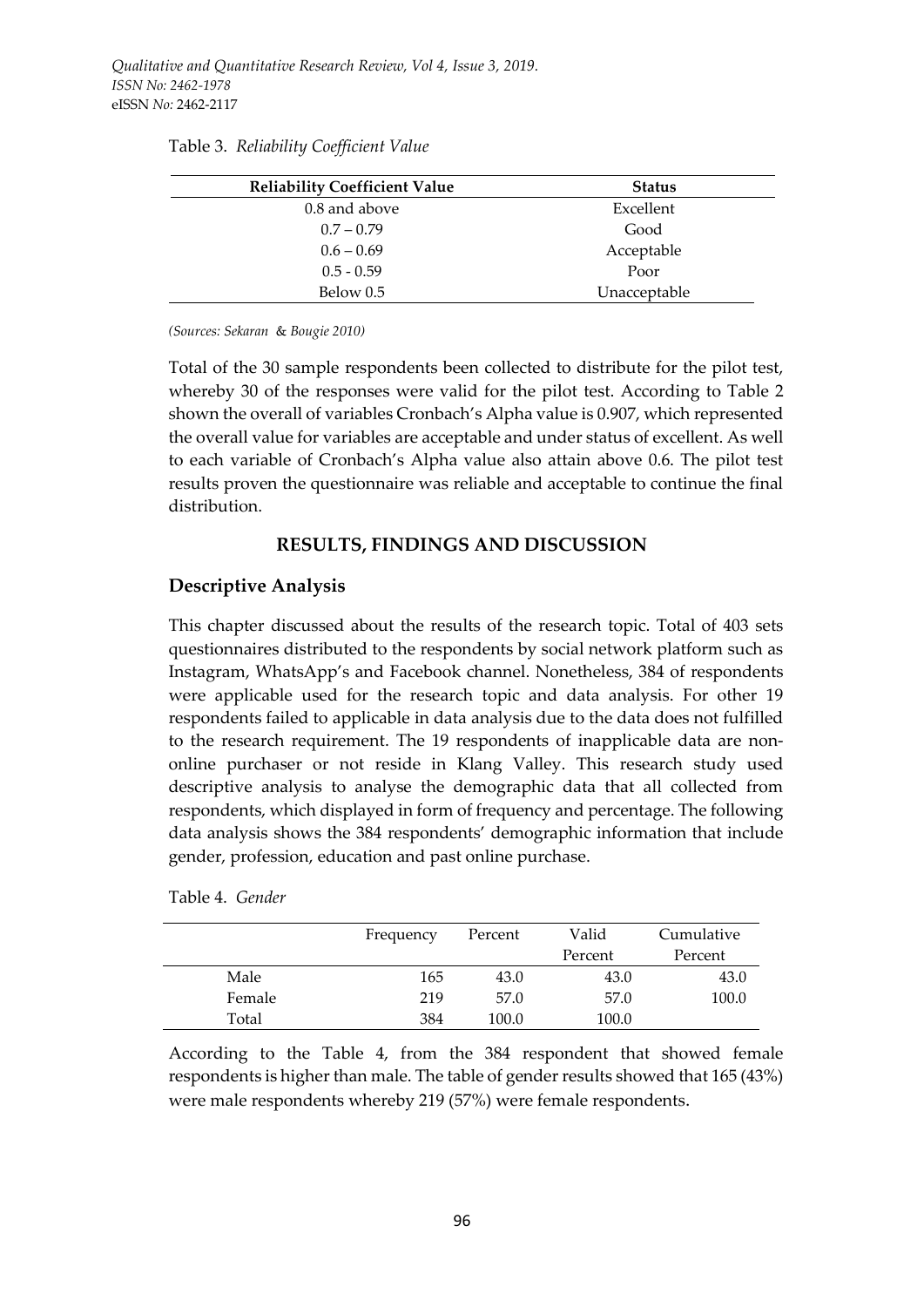|               | Frequency | Percent | Valid   | Cumulative |  |
|---------------|-----------|---------|---------|------------|--|
|               |           |         | Percent | Percent    |  |
| Student       | 188       | 49.0    | 49.0    | 49.0       |  |
| Employee      | 158       | 41.1    | 41.1    | 90.1       |  |
| Self-employed | 28        | 7.3     | 7.3     | 97.4       |  |
| Unemployed    | 9         | 2.3     | 2.3     | 99.7       |  |
| Retired       |           |         |         | 100.0      |  |

Table 5. *Profession Status*

Referring to Table 5, most of the respondents identified as student, which have total 188 (49%) of respondents. Meanwhile the second highest frequency of the respondents identified as employee that have 158 (41.1%) of respondents. Continually, self-employed has 28 (7.3%) of respondents, succeeding is the unemployed with just 9 (2.3%) of respondents. The last of the profession category was retired, which only have 1 (0.3%) of respondent.

#### Table 6. *Level of Education*

|                            | Frequency | Percent | Valid   | Cumulative |
|----------------------------|-----------|---------|---------|------------|
|                            |           |         | Percent | Percent    |
| SPM/STPM/UEC/A-            | 133       | 34.6    | 34.6    | 34.6       |
| Level/Foundation/Diploma   |           |         |         |            |
| Undergraduate (Bachelor's  | 224       | 58.3    | 58.3    | 93.0       |
| Degree)                    |           |         |         |            |
| Postgraduate (Master/PhD)  | 21        | 5.5     | 5.5     | 98.4       |
| Professional Qualification | 6         | 1.6     | 1.6     | 100.0      |
| (CAT/ ACCA, etc)           |           |         |         |            |

From the Table 6 showed majority of the respondents' education level was undergraduate (Bachelor's Degree) with 224 (58.3%) respondents. The second higher frequent education level of respondents were SPM/ STPM / UEC / A-Level/ Foundation/ Diploma, which were 133 (34.6%). The following of the education level is Postgraduate (Master/ PhD) which has 21 (5.5%) respondents. Lastly, the lowest frequency of respondent's education level is the Professional Qualification (CAT/ ACCA, etc) with just only 6 (1.6%) of the respondents.

Table 7. *How frequent is your Online Shopping for clothes in the past 6 month.*

| <b>Times</b>       | Frequency | Percent | Valid   | Cumulative |
|--------------------|-----------|---------|---------|------------|
|                    |           |         | Percent | Percent    |
| Less than 1 Times  |           | 17.4    | 17.4    | 17.4       |
| $1 - 3$ Times      | 172       | 44.8    | 44.8    | 62.2       |
| $4 - 6$ Times      | 99        | 25.8    | 25.8    | 88.0       |
| $7 - 9$ Times      | 35        | 9.1     | 9.1     | 97.1       |
| More than 10 Times | 11        | 29      | 29      | 100.0      |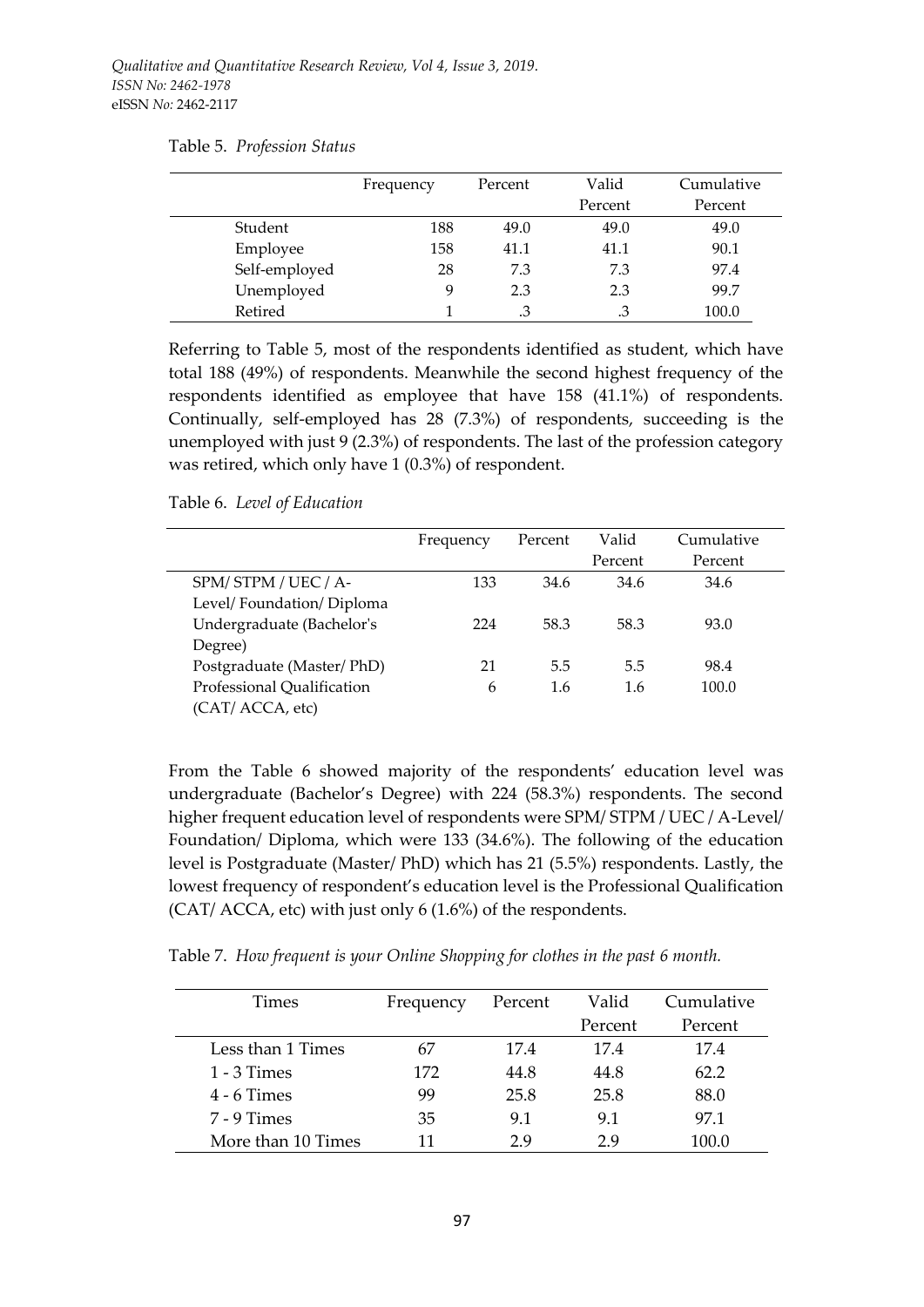Based on the Table 7 showed most of the respondents online shopping for clothes in the past 6 month were 1 to 3 times, which have total of 172 (44.8%) respondents. Meanwhile, between of 4 to 6 times online shopping has 99 (25.8%) respondents, which categories as second highest frequency. While the less than 1 times online shopping have 67 (17.4%) of the respondents, followed by 7 to 9 times of shopping which have 35 (9.1%) of the respondents. Lastly, only 11 (2.9%) respondent have 10 times above online shopping for clothes in the past six months.

### **Reliability Analysis**

Table 8. *Summarized Results for Reliability Test*

| Variable                                       | Cronbach's<br>Alpha | Number<br>of items |
|------------------------------------------------|---------------------|--------------------|
| Overall                                        | 0.906               | 20                 |
| IV (1): E-WOM in Social Networking Sites (SNS) | 0.751               | 5                  |
| IV (2): Perceived Usefulness                   | 0.731               | 5                  |
| IV (3): Perceived Ease of Use                  | 0.767               | 5                  |
| DV: Online Purchase Intention                  | 0.778               | 5                  |

Reliability test mainly ensure the collected data are reliable for the research topic. According to the Table 8, overall of the Cronbach's Alpha was 0.906. The Cronbach's alpha value acceptable range under above 0.6 and consider the collected data as reliable (Sekaran and Bougie, 2010). The results from the reliability test proven of this following research topic had achieved a strong internal consistency between dependent variable and independent variables. The highest Cronbach's Alpha from independent variables was Perceived Ease of Use with the value of 0.751, following by E-WOM in Social Networking Sites (SNS) achieved value of 0.751 whereby Perceived Usefulness value is 0.731. Therefore, the Online Purchase Intention as the dependent variable, which the Cronbach's Alpha is 0.778. Generally, over all of the variables for this research considered reliable and acceptable as all Cronbach's Alpha were above 0.6.

### **Normality Test**

Table 9. *Results of Normality Test / Descriptive Statistics*

| <b>Items</b>                                             | <b>Skewness</b> | Kurtosis         |
|----------------------------------------------------------|-----------------|------------------|
|                                                          | Statistic       | <b>Statistic</b> |
| On SNS, I tend to seek for opinions regarding fashion    | $-.854$         | 2.037            |
| clothes that I intend to purchase.                       |                 |                  |
| A comment or update about a fashion clothes on SNS       | $-.676$         | $-167$           |
| had an influence on how I consider that fashion clothes. |                 |                  |
| I understand better after receiving relevant information | $-.538$         | .019             |
| about that fashion clothes on SNS.                       |                 |                  |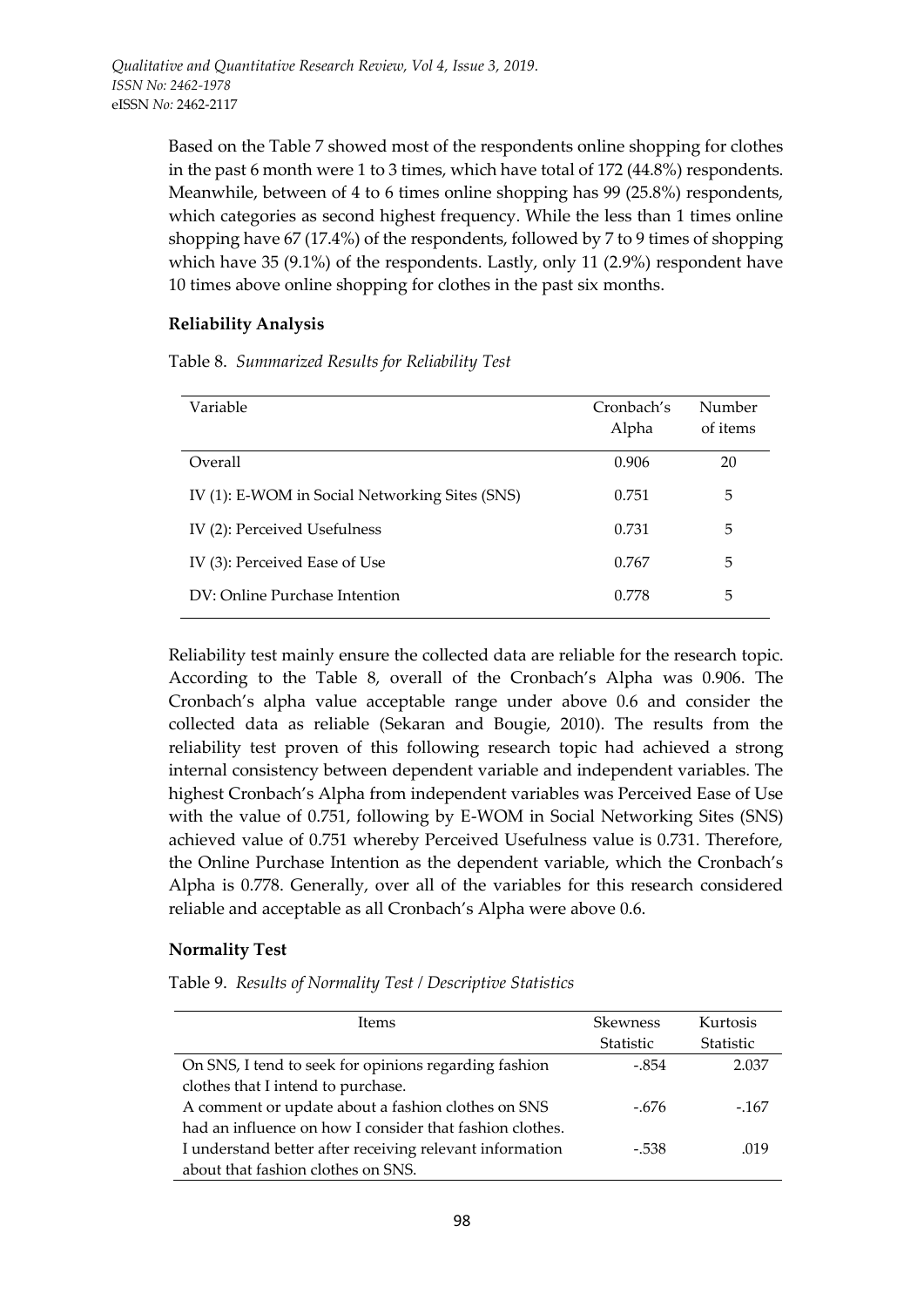| I am likely to change my opinion about fashion clothes,    | $-.868$ | .672    |
|------------------------------------------------------------|---------|---------|
| after viewing a positive or negative comment on SNS.       |         |         |
| Given a choice between two fashion clothes, one            | $-.777$ | .300    |
| recommended on SNS and the other not, I would              |         |         |
| always choose to buy the recommended fashion               |         |         |
| clothes.                                                   |         |         |
| Clothing websites provide me access to useful purchase     | $-.237$ | $-.276$ |
| information.                                               |         |         |
| The clothing websites makes it easier to search and        | $-.415$ | $-.684$ |
| purchase.                                                  |         |         |
| Clothing websites enhance my purchasing                    | $-.709$ | .228    |
| effectiveness.                                             |         |         |
| Clothing websites makes shopping less time                 | $-.779$ | .688    |
| consuming.                                                 |         |         |
| The clothing websites increases my productivity in         | $-.649$ | .241    |
| discovering products and getting shopping ideas.           |         |         |
| Clothing websites are easy to use.                         | $-.629$ | .765    |
| It is easy to become skilful at using the clothing         | $-.754$ | .598    |
| websites.                                                  |         |         |
| It is easy to learn to use the clothing websites.          | $-.455$ | $-.103$ |
| It is easy to interact with the clothing websites.         | $-.767$ | .371    |
| Using clothing websites do not require a lot of mental     | $-.849$ | .522    |
| effort.                                                    |         |         |
| I would consider online buying fashion clothes in the      | $-.747$ | 1.522   |
| future.                                                    |         |         |
| I will online purchase other fashion clothes at this       | $-.743$ | .498    |
| clothing websites.                                         |         |         |
| I would recommend to my friends for buying online          | $-.484$ | $-.376$ |
| fashion clothes.                                           |         |         |
| I would like to buy new fashion clothes from this          | $-.538$ | .021    |
| website.                                                   |         |         |
| I will consider buying fashion clothes after I read online | $-.564$ | .296    |
| review or comment.                                         |         |         |

According to Yousaf, Ihsan and Ellahi (2016) indicated the normality test of skewness acceptable range is -1 to +1, whereby the kurtosis acceptable range is -3 to +3. From the Table 9 showed the highest of skewness value is -0.237 and the lowest of skewness value is -0.868. Meanwhile, the highest of kurtosis value is 2.037 and the lowest of kurtosis value is -0.684. Therefore, the data results for this research was considered normally distributed and within the normality test acceptable range.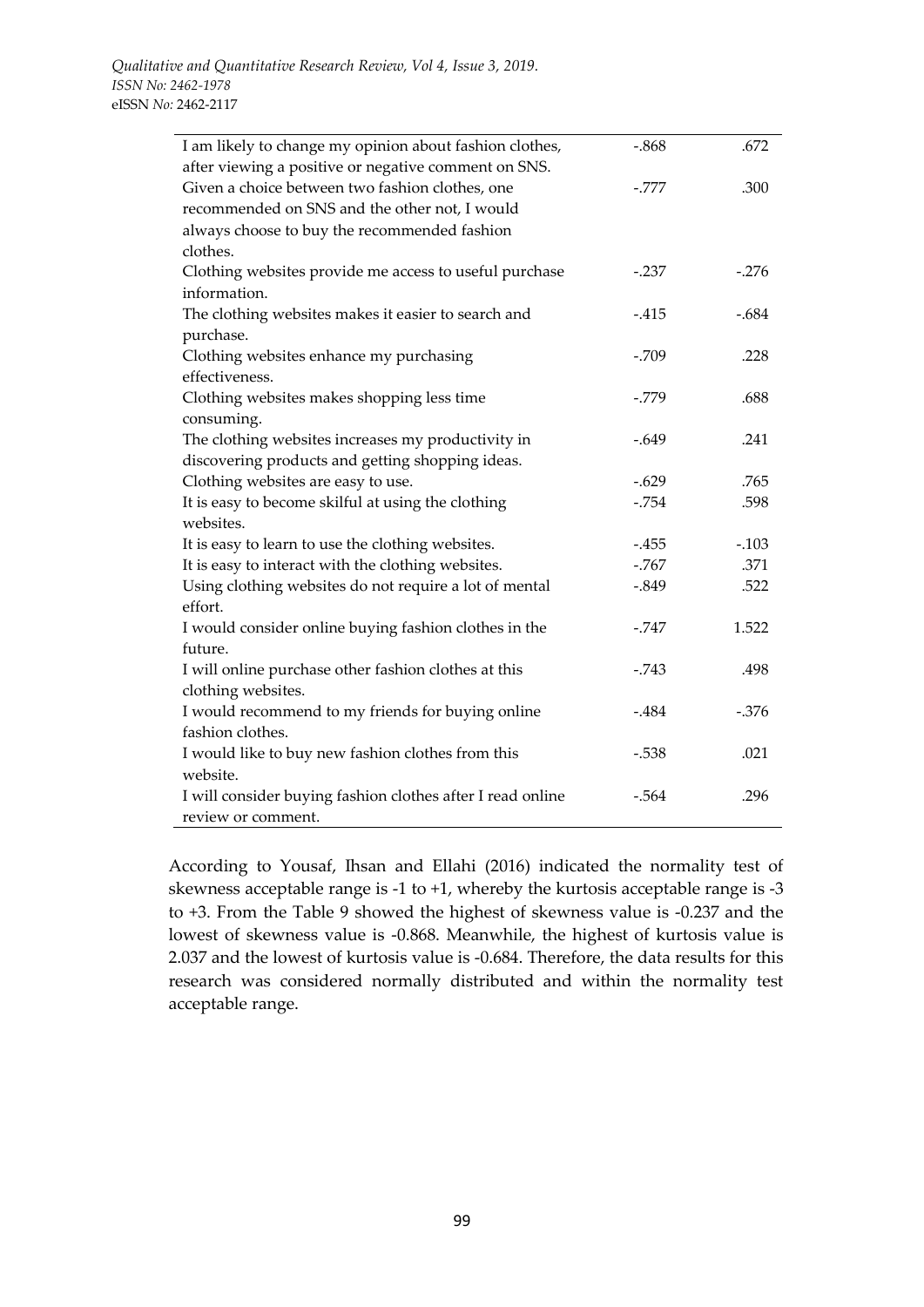### **Correlations Analysis**

| Variables              | E-WOM in    | Perceived  | Perceived   | Online    |
|------------------------|-------------|------------|-------------|-----------|
|                        | Social      | Usefulness | Ease of Use | Purchase  |
|                        | Networking  |            |             | Intention |
|                        | Sites (SNS) |            |             |           |
| E-WOM in Social        |             |            |             |           |
| Networking Sites (SNS) |             |            |             |           |
| Perceived Usefulness   | $.662**$    |            |             |           |
| Perceived Ease of Use  | .528**      | .608**     |             |           |
| Online Purchase        | $.603**$    | $.620**$   | $.630**$    |           |
| Intention              |             |            |             |           |

Table 10. *Results of Correlation Analysis*

\*\*. Correlation is significant at the 0.01 level (2-tailed).

The Pearson' correlation coefficient uses to measured and investigate the strength of linear relationship between the consumer online purchase intention and the independent variables consist of E-WOM in social networking sites, perceived usefulness and perceived ease of use. Meanwhile, Greenland et al. (2016) indicated P-value below 0.05 or equal represent there is the significant relationship between of the two variables. Therefore, it considered that research finding results were statistically significant.

According to the Table 10 Correlation Analysis results, it proven and manifest the value of correlation coefficient were positive, which indicated there is related positive relationship between of the dependent variable as online purchase intention and independent variable include with E-WOM in social networking sites, perceived usefulness and perceived ease of use. Meantime, the resulted displayed in Table 10 shown all of the correlation coefficient value has over and above 0.6. The Pearson's correlation coefficient value range near to (+1), which significant mean the both dependent and independent variables were positive correlation (Gogtay and Thatte, 2017). From the Table 10, the results  $(r=0.603, r=0.603)$ n=384, p<0.05) proven there was a positive linear relationship between of E-WOM social networking sites and online purchase intention. The result similar to the previous research conducted by Farzin & Fattahi (2018) indicated there is the positive significant relationship between E-WOM social networking sites and online purchase intention whereby the studies explained higher positive E-WOM increase toward particular products, and brands through social networks would intensify the consumer purchase intention. Additionally, the discovery result supported from previous research studies that completed by See-To & Ho (2014) and Kunja &GVRK (2018) analysed that E-WOM in social networking sites have significant positive relationship with the purchase intention.

Subsequently of the second variables, the results  $(r=0.620, n=384, p<0.05)$  showed there was a positive linear relationship between of perceived usefulness and online purchase intention. The results finding was similar to the previous research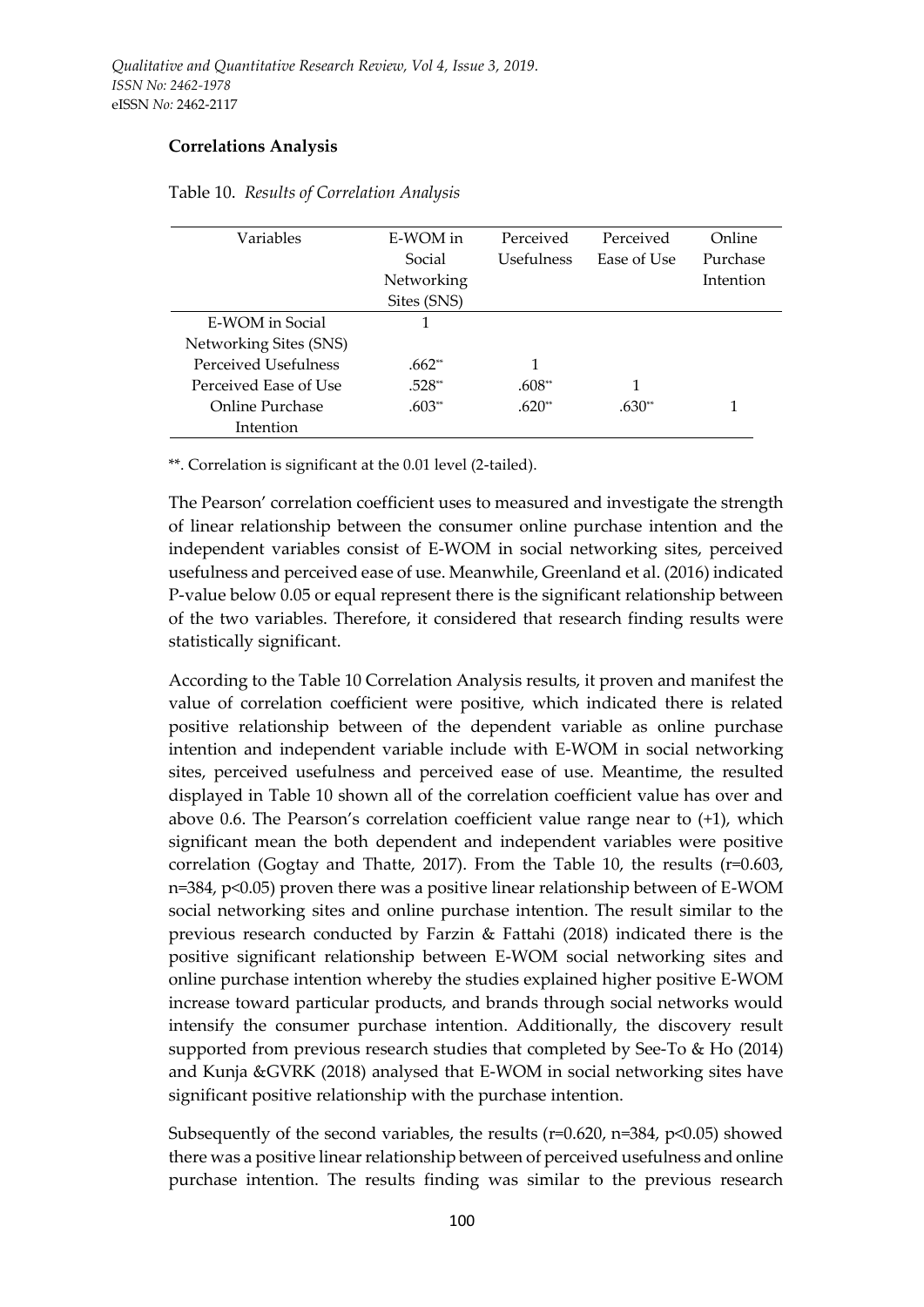conducted by Athapaththu and Kulathunga (2018), Cheng and Yee (2014), as the research studies result indicated the both variables such as perceived usefulness and online purchase intention had the significant positive relationship. Apart from that, the results also supported from the past research studies accomplished by Putro and Haryanto (2015) signified the concept higher of usefulness, the higher of the consumer intention to online purchase.

Upcoming of the third variables, from the Table 10 results ( $r=0.630$ ,  $n=384$ ,  $p<0.05$ ) proven there was a positive linear relationship between of perceived ease of use and online purchase intention. The result finding consistency with studies of Zamri and Idris (2013) and Do, Nguyen and Nguyen (2019), which signified and concluded that the relationship between perceived ease of use and online purchase intention have a positive sign. Referring the Figure 2 shown path coefficient between variables.



Figure 2: *Path Coefficient between Variables*

# **Regression Analysis**

Table 11. *Model Summary*

| Model | R     | R<br>Square | Adjusted<br>R Square | Std.<br>Error of    | <b>Change Statistics</b> |             |                      | Durbin-<br>Watson |
|-------|-------|-------------|----------------------|---------------------|--------------------------|-------------|----------------------|-------------------|
|       |       |             |                      | the<br>Estimat<br>e | R<br>Square<br>Change    | F<br>Change | Sig. F<br>Chan<br>ge |                   |
|       | .724a | .524        | .520                 | .35890              | .524                     | 139.36<br>2 | .000                 | 1.660             |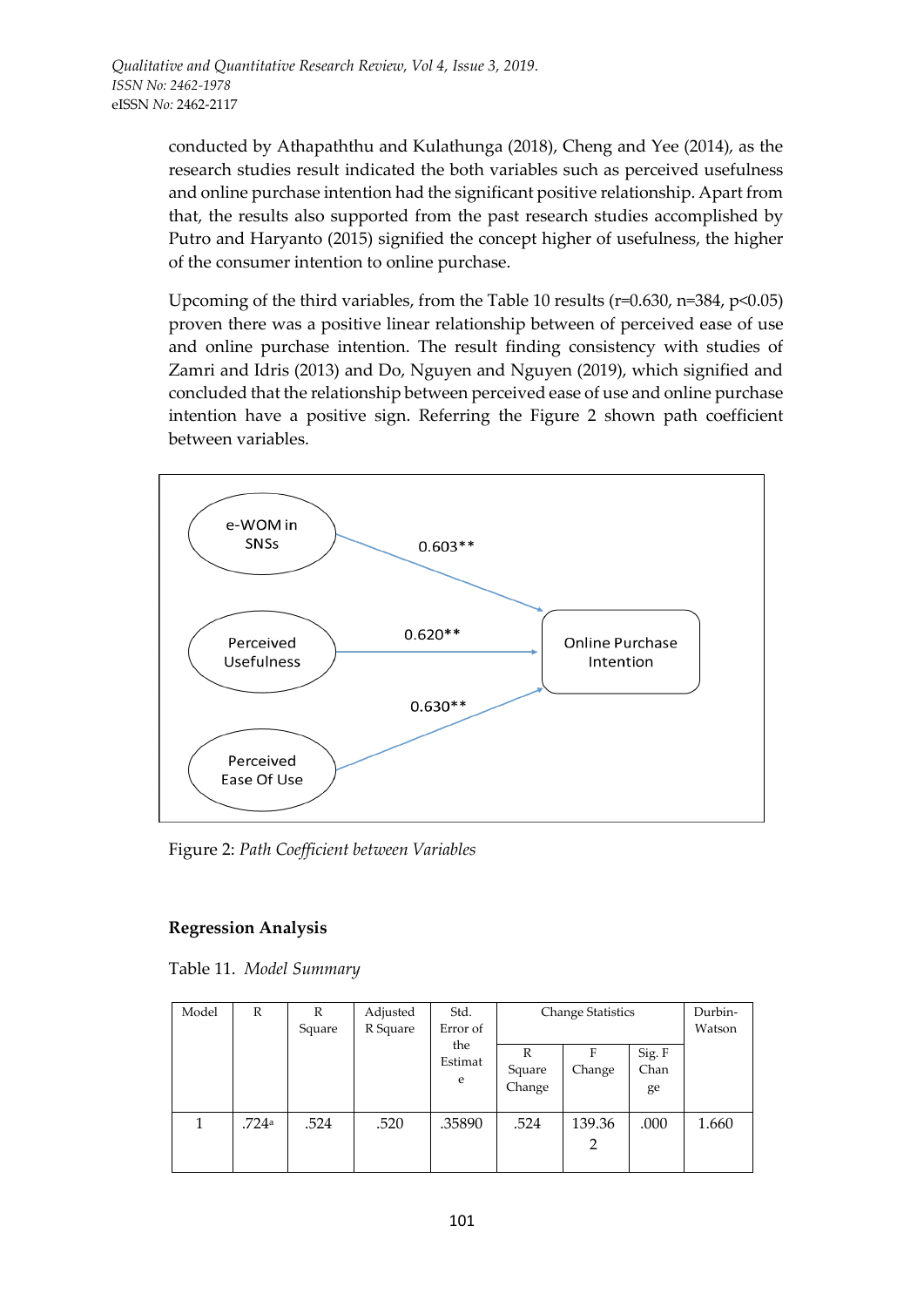a. Predictors: (Constant), Perceived Ease of Use, E-WOM in Social Networking Sites, Perceived Usefulness

b. Dependent Variable: Online Purchase Intention

This research study used simpler liner regression to forecast consumer online purchase intention based on the factor of E-WOM in Social Networking Sites, Perceived Usefulness and Perceived Ease of Use. According to the Table 11 Model Summary, the following R square value is 0.524, which showed the independent variables such as E-WOM in Social Networking Sites, Perceived Usefulness and Perceived Ease of Use only enable to explain in 52.4% on the dependent variables of Online Purchase Intention. However, the remaining of 47.6% considered as the unknown variance and factors were explained the impact of consumer online purchase intention.

Table 12. *ANOVA*

| Model      | Sum of  | df  | Mean   | F       | Sig.              |
|------------|---------|-----|--------|---------|-------------------|
|            | Squares |     | Square |         |                   |
| Regression | 53.853  |     | 17.951 | 139.362 | .000 <sup>b</sup> |
| Residual   | 48.947  | 380 | .129   |         |                   |
| Total      | 102.800 | 383 |        |         |                   |
|            |         |     |        |         |                   |

a. Dependent Variable: Online Purchase Intention

b. Predictors: (Constant), Perceived Ease of Use, E-WOM in Social Networking Sites, Perceived Usefulness

From the Table 12 ANOVA, It showed the significant regression equation was construct as (F= 139.362, P<0.05). Since the significant level is lower than 0.05, mean the overall of the research framework are applicable and valid for used on this research study.

| Model                                     | Unstandardiz<br>ed<br>Coefficients | Standardized<br>Coefficients |       | Sig. |
|-------------------------------------------|------------------------------------|------------------------------|-------|------|
|                                           | B                                  | Beta                         |       |      |
| (Constant)                                | .604                               |                              | 3.423 | .001 |
| E-WOM in Social<br>Networking Sites (SNS) | .266                               | .265                         | 5.495 | .000 |
| Perceived Usefulness                      | .246                               | .232                         | 4.494 | .000 |
| Perceived Ease of Use                     | .337                               | .349                         | 7.645 | .000 |

#### Table 13. *Coefficients*

a. Dependent Variable: Online Purchase Intention

According to the Table 13, the coefficients results shows the influences of between the three independent variables to the dependent variables as online purchase intention. From the Table 13 shown ( $\beta$ =0.265, n=384, p<0.05), which signify the E-WOM in social networking sites has a positives significant influence on online purchase intention. Hence, the  $H_1$  is failure to rejected. This result discovery were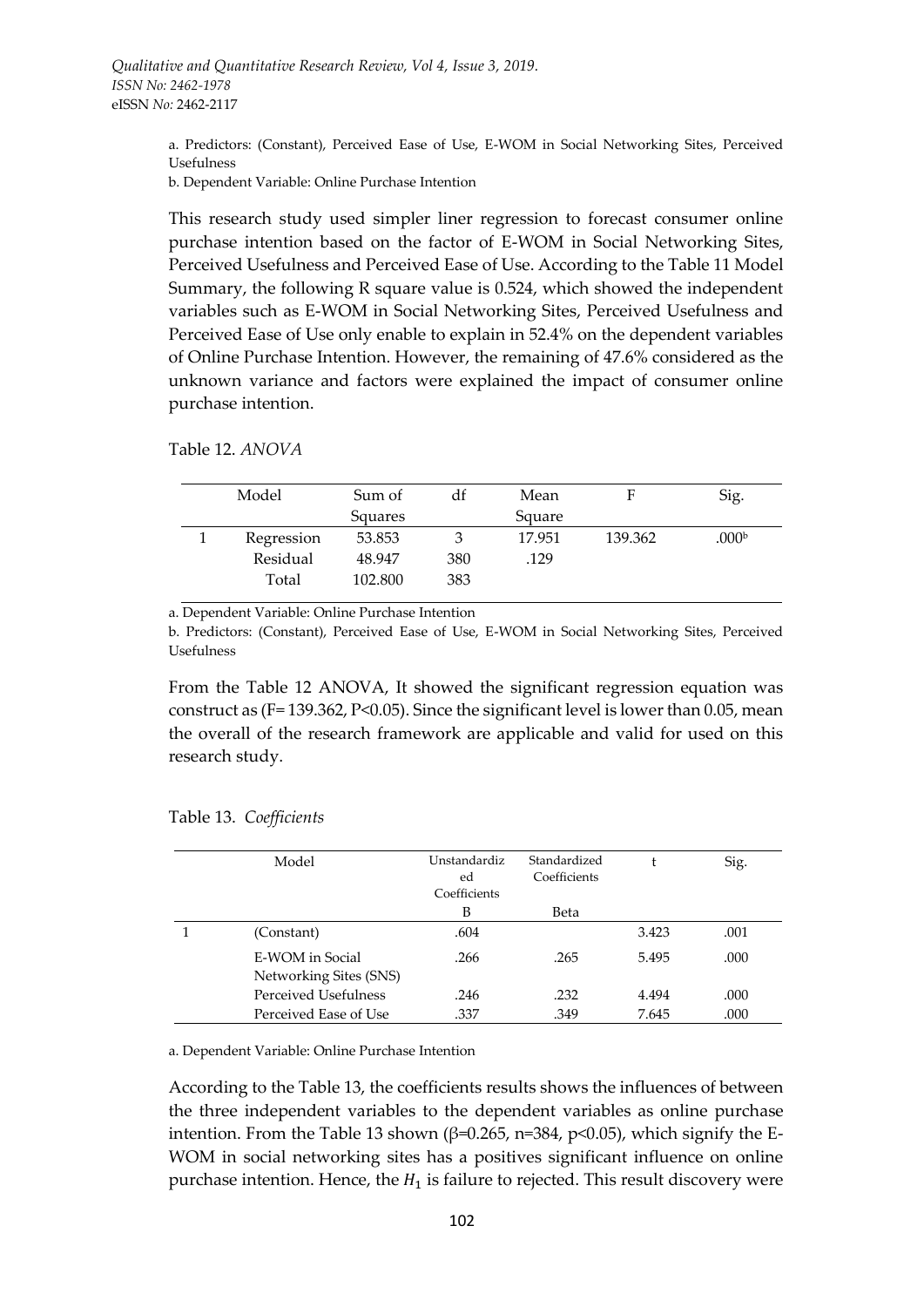similar from previous research studies by See-To & Ho (2014), Kunja &GVRK (2018), Dahnil & Wong (2014) and Nuseir (2019) indicated there is significant relationship and positive impact on the E-WOM in social networking toward the online purchase intention. The results finding of this research supported from the studies of Wang and Yu (2015) have indicated that driven consumer purchase intention on social commerce can affected by the alternative of positive and negatives review, opinion and experiences from peers toward products.

Carry on with the second variables results shown ( $\beta$ =0.232, n=384, p<0.05) that perceived usefulness has a positives significant influence on online purchase intention. Hence, the  $H_2$  failure to rejected. This result discovery were consistent to the research studies completed by Putro & Haryanto (2015), Cheng &Yee (2014) and Wei, Lee and Shen (2018), whereby those research concluded there is a significant relationship and positive impact on the perceived usefulness toward the online purchase intention. Moreover, the results finding also supported from the studies of Athapaththu and Kulathunga (2018) that analysed an online websites require being easy use, useful and benefiting for consumer, as the consequence it to driven and lead consumer to higher intention on online purchase.

Subsequently of the last variables results shown ( $\beta$ =0.349, n=384, p<0.05) that perceived ease of use has a positives significant influence on online purchase intention. Hence, the  $H_3$  failure to rejected. This result discovery were consistent to the research studies conducted by Reibstein (2002), Zamri and Idris (2013), Aineah (2016), Do & Nguyen and Nguyen (2019), which the research studies concluded as there is a significant relationship and positive influence on the perceived ease of use toward online purchase intention. Furthermore, this research results finding supported by the studies of Jiang and Yang (2013) and Moslehpour et al. (2018) which signified the consumers tend to prefer the online websites with low effort use, supportive and efficient of the websites operational functionality eventual become as factors to attract more potential consumer on online purchase activity.

#### **CONCLUSIONS**

Advancement technology lead the online shopping platform continually grow in the world. The industry with the support of latest technology, subsequently emerge the e-commerce platform into business structure. Although numerous of the researches studies the scope of online platform and purchase intention, but this research major focused scope is purchase intention on online clothing platform, whereby explained variables toward on online purchase fashion clothes. Ecommerce platform can be include variety of the product, the research studies conducted on online fashion clothes category. The online shopping considered as current trend of the world, which is important for business people related to the e-commerce to understand the factors impact on the consumers to online purchase intention whereby develop and distribute business and market strategic to attract the customer intention. This research study aims to examine and analyse the factors of influencing consumers' intention to purchase online fashion clothes. The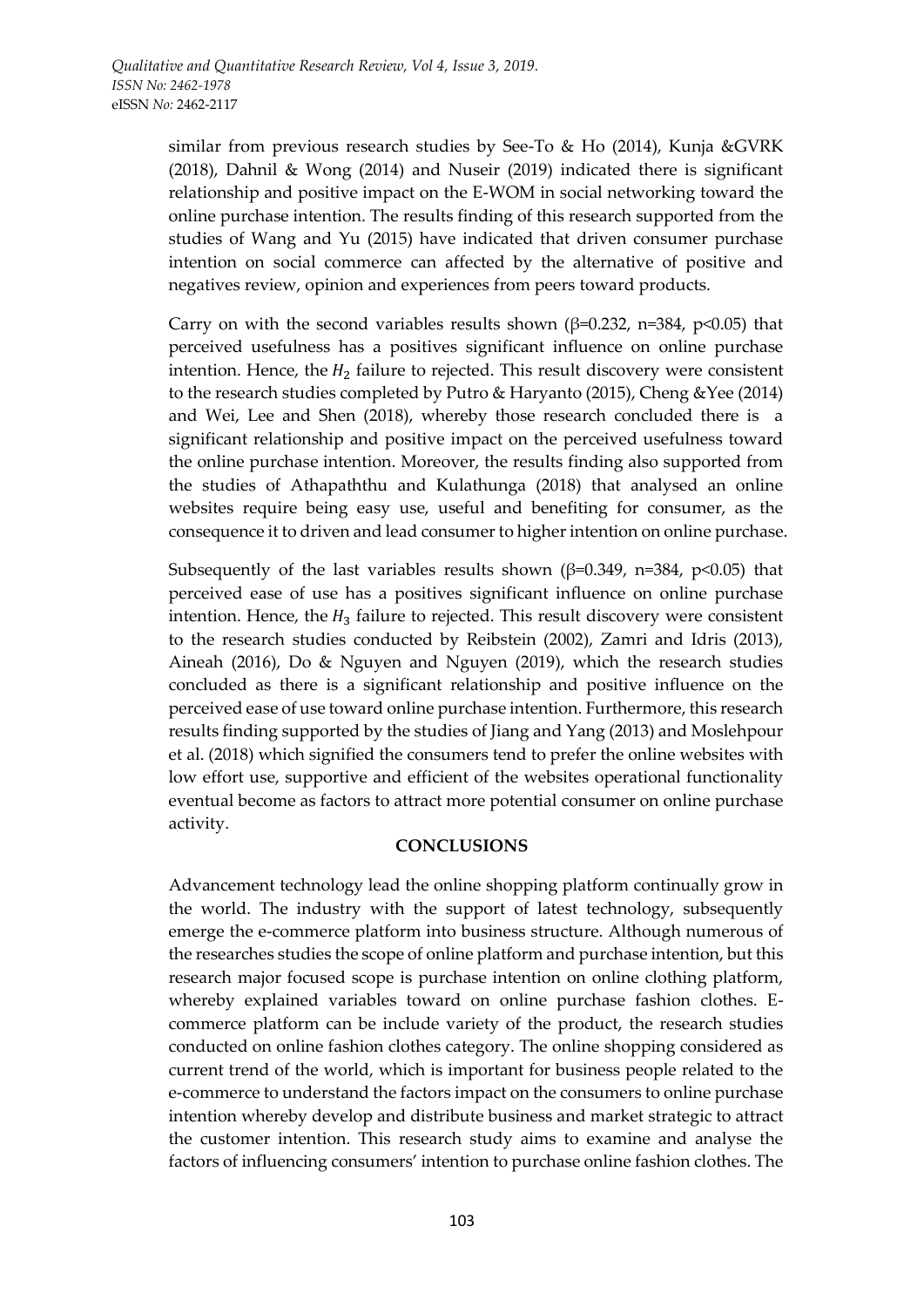location of this study conducted in Klang Valley, Malaysia. This main research study propose, identified and examine the research conceptual framework on three variables that include E-WOM in social networking sites, perceived usefulness and perceived ease of use. The research had distributed 403 questionnaires for Klang Valley citizen to participated and only 384 questionnaires results identified as applicable for this research. The remaining 19 questionnaires data could not applicable to this research, as the respondents do not fulfilled the research criteria. The objectives of this research are as follows: (1) To examine how the E-WOM in Social Network Sites (SNSs) influences consumers intention to online purchase fashion clothes; (2) To analyse how the perceived usefulness influences consumers online purchase intention in fashion clothes; (3) To analyse how the perceived ease of use influences consumers online purchase intention toward fashion clothes. The first research objectives have accomplished and with the findings supported that the E-WOM in social network sites have significant positive influences toward consumer online purchase intention in fashion clothes. The second objectives have attained and with the findings supported that the perceived usefulness have significant positive influences toward consumer online purchase intention in fashion clothes. The third objectives have also archived and with the findings supported that the perceived ease of use have significant positive influences toward consumer online purchase intention in fashion clothes.

#### **LIMITATION**

Although the research studies objectives have achieved, but there are still certain of limitation have acknowledge and identified from this research studies. The limitation of research that enable the future researchers who conduct the study on relevance topic could make an improvement. First, the study has only limited in area of Klang Valley citizen for collect data. However, the results generated might not be accurate as the data only limited within Klang Valley. Compared to larger sample size such as whole Malaysia, it can generate more accurate result, increase the respondents and data value, better insight of comparison between other Malaysia state. As Malaysia represented many of the state, each of the country state consumer might having the different perception, attitude and behaviour on purchase intention. Thus, the future researchers can ameliorate the current limitation and further enhance the data value to more precise. Secondly, the study of R square value only contained 0.524, which mean overall of research conceptual framework been explained 52.4% of the three variable included E-WOM in social network sites, perceived usefulness and perceived ease of use toward dependent variable consumer which is online purchase intention. However, the remaining of 47.6% might be other undiscovered variables that could possibility factor of influences on consumer intention to online purchase. Meanwhile this research only pointed three factors that influences toward consumers' intention for online purchase the fashion clothes. Therefore, there will be an opportunity for future researchers to conduct research and discover the other variables on this relevant topic with the better comprehensive model.Thirdly, the whole set of the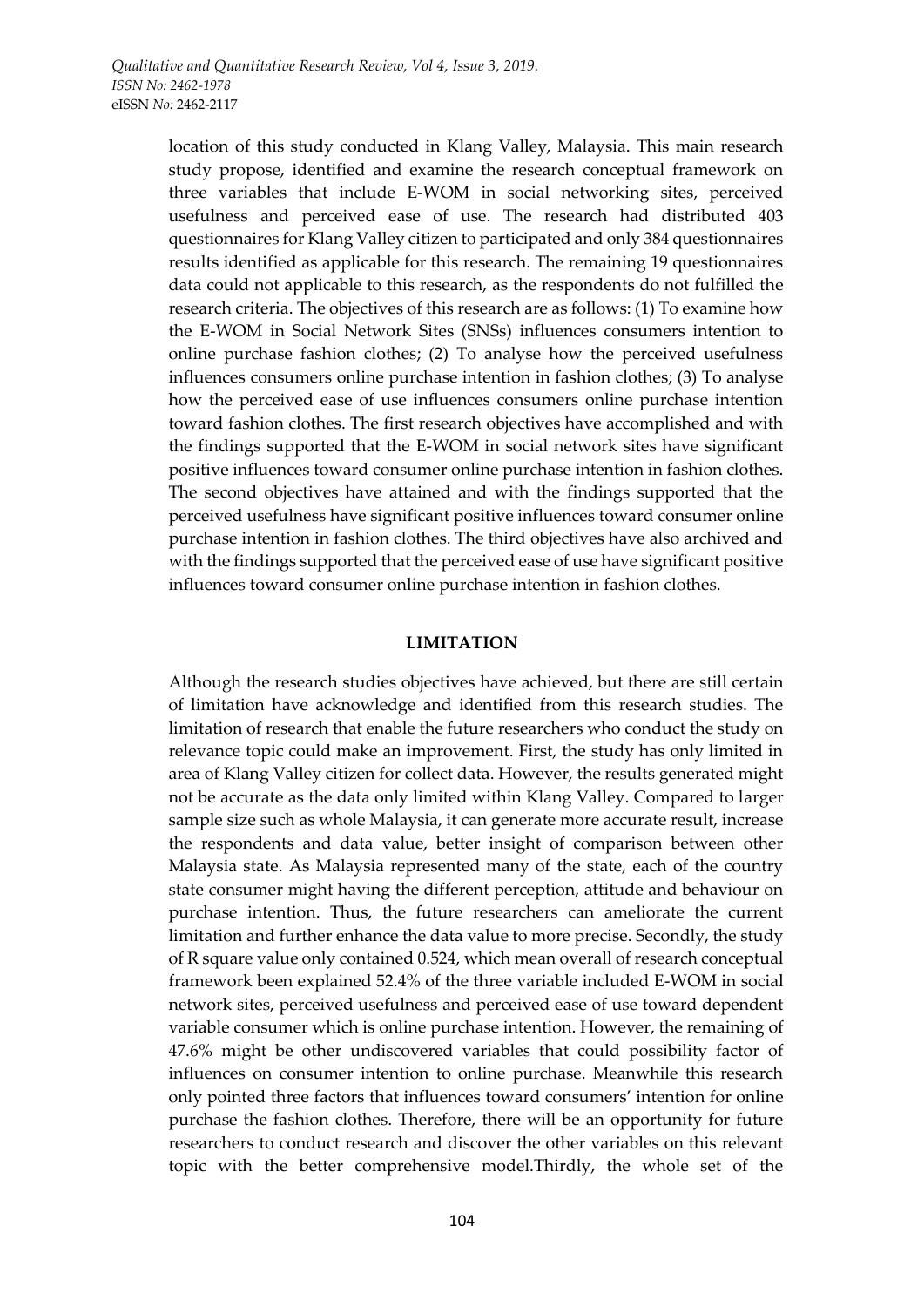questionnaire for this research only availability of English language version. Thus, the respondents who poor in English language might behave in misunderstanding on the questionnaires meaning then provided improper of the results to researchers. The Malaysia as the multiracial country that involved with many of the language version such as Mandarin, Malay, Tamil. Thus, the future researcher can distributed few language availability for questionnaire that could increase respondents their level of understanding on questionnaires. Whereby the respondents could understand and answer survey with more accurately, which increase the accuracy on results.

### **RECOMMENDATIONS FOR FUTURE RESEARCH**

The finding result of the current research study provided insight and valuable information on the factors that influences the consumer online purchase intention for e-commerce business owner and marketer to generate appropriate strategic on market. Through the limitation of the research had recognized, as there would be several of the suggestions for marketer and future researchers for further adopt.

Primarily, it recommend that in future collecting the data for research should adopting the efficient collection method to enhance the data accuracy. Meantime, it tend to generate better and more truthful responses received from the respondents. In future to researchers can adopted the different type of method such as focus group and face-to-face interview. The focus group can obtain the data more in-depth to each respondents on the related topic. However, the faceto-face interview consider as most efficient on collecting the data from respondents, which the researches provide the respondents with clearly explanation and enable them to understand on the research topic. While researchers could collect accurate data from the respondents and minimize obscure on data collection process. Thus, with the accuracy of the results finding capable to improve and be more precise on research information.

Secondly, it also recommended that the futures researcher or marketer conducting the research not only within single states in Malaysia. In order to generate the larger sample size for data collection, it should include the other state population in Malaysia. As the current research completed at Klang valley, future researchers and marketers encourage expanding the geographical area to data collection. Therefore, the researches could obtain more data that used to generalize the genuine research result. The distributed data collected from Malaysia states that could accurately presented the population size with different type of behaviour on online purchase intention.

Thirdly, the questionnaires suggested distributing with different type of languages or translated to other type of language. The current study used the English version questionnaires. As Malaysia consists of multiracial and multi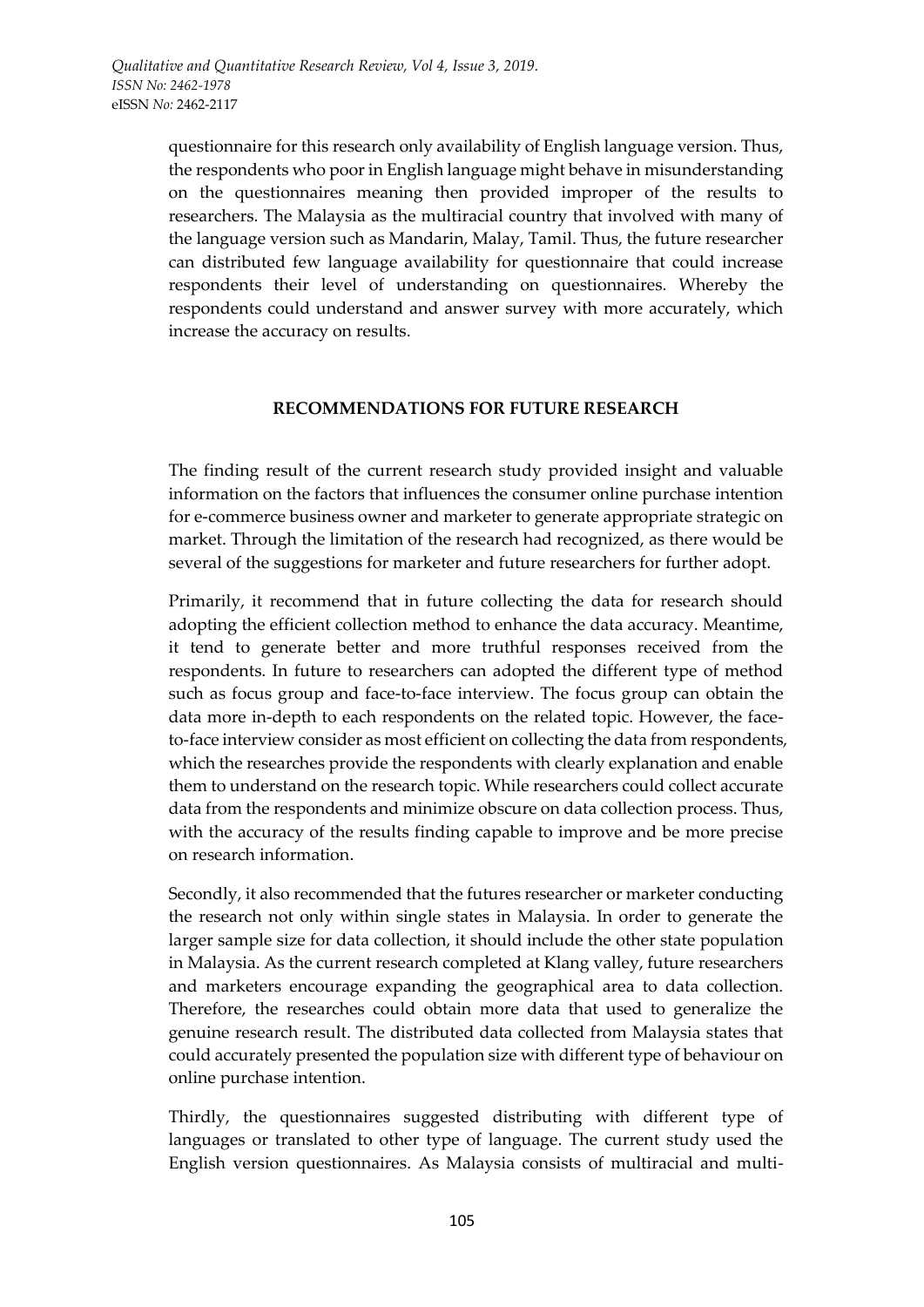language of country, the main three languages is Malay, Mandarin and Tamil as the three main native languages. Certain of the respondents might not that advance in English. The researchers of this studies believe that with the translate support on questionnaires enable the respondents better understand on questionnaires structure, whereby it increase the accuracy of the results and prevent the un-genuine data to appearing in the research study in futures.

#### **REFERENCES**

- Adnan, H., 2014. An analysis of the factors affecting online purchasing behavior of Pakistani consumers. *International Journal of Marketing Studies*, vol. *6*, no. 5, pp.133.
- Adwok, J., 2015. Probability Sampling-A Guideline for Quantitative Health Care Research. *ANNALS of AFRICAN SURGERY*, vol. *12,* no. 2, pp.95-99.
- Aineah, B.N., 2016. Factors Influencing Online Purchasing Intention among College Students in Nairobi City (Doctoral dissertation, United States International University-Africa).
- Ajzen, I. (1991). The theory of planned behavior. Organizational Behavior and Human Decision Processes, vol. 50, no. 2, 179–211.
- Alvi, M., 2016. A manual for selecting sampling techniques in research.
- Athapaththu, J. and Kulathunga, D. (2018). "Factors Affecting Online Purchase Intention: Effects of Technology and Social Commerce". International Business Research, vol. 11, no. 10, p.111.
- Athapaththu, J.C., Kulathunga, D. and Mawatha, B., 2018. Factors Affecting Online Purchase Intention: Effects of Technology and Social Commerce. *International Business Research*, *11*(10), pp.111-128.
- Aziz, N.N.A. and Wahid, N.A., 2018. Factors influencing online purchase intention among university students. *International Journal of Academic Research in Business and Social Sciences*, vol. *8,* no. 7, pp.702-717.
- Balakrishnan, B. K. P. D., Dahnil, M. I., & Yi, W. J. (2014). The Impact of Social Media Marketing Medium toward Purchase Intention and Brand Loyalty among Generation Y. Procedia - Social and Behavioral Sciences, 148, pp.177–185.
- Charo, N., Sharma, P., Shaikh, S., Haseeb, A. and Sufya, M. (2015), "Determining the impact of e-WOM on brand image and purchase intention through adoption of online opinions", International Journal of Humanities and Management Sciences (IJHMS), vol. 3, no. 1, pp. 41-46.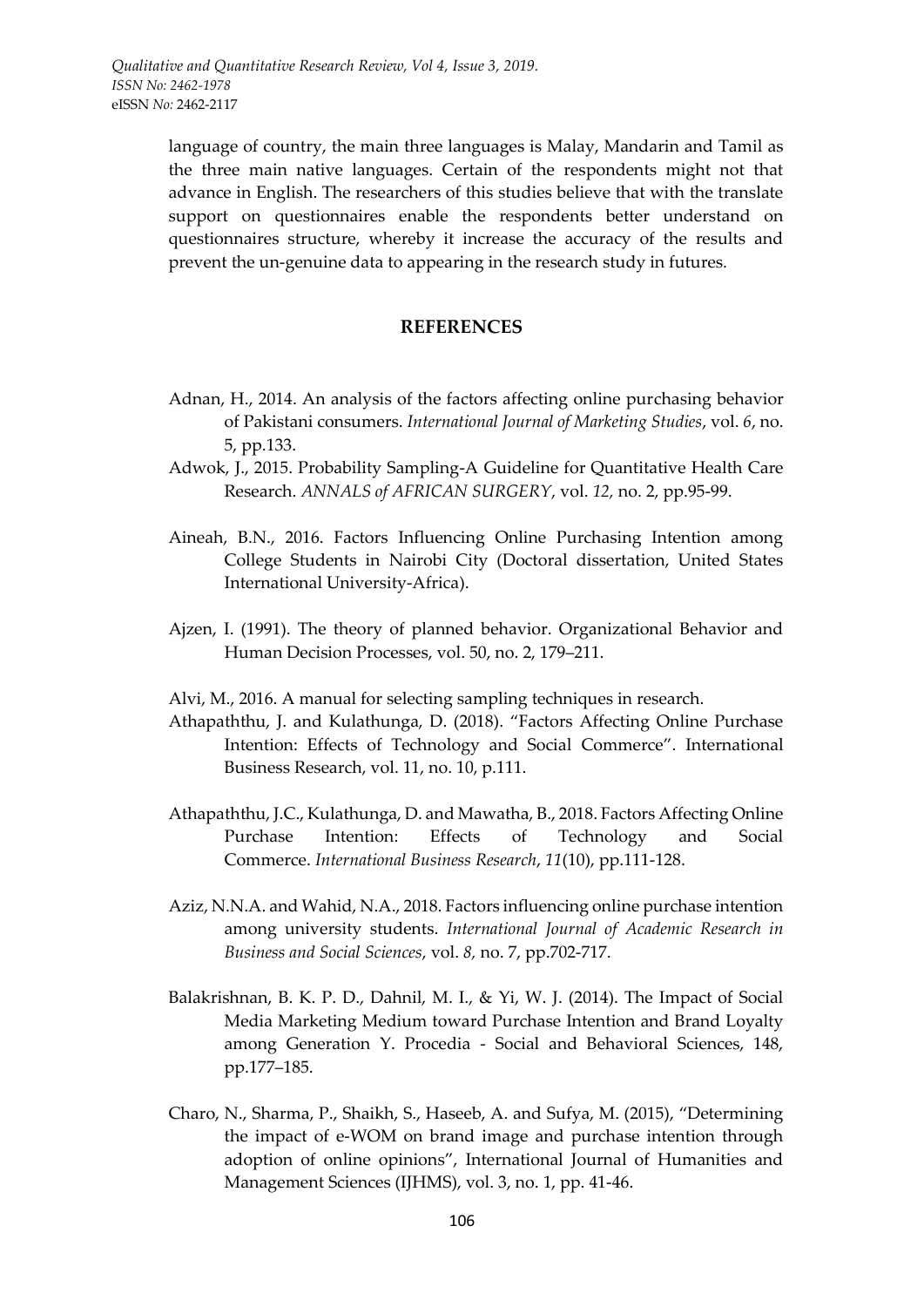- Cheah, I., Phau, I., & Liang, J. (2015). Factors influencing consumers' attitudes and purchase intentions of e-deals. Marketing Intelligence & Planning, vol.33 5), 763–783.
- Cheng, B.L. and Yee, S.W. (2014). "Factors Influencing Consumers' Online Purchase Intention: A Study among University Students in Malaysia". International Journal of Liberal Arts and Social Science, vol. 2 no. 8, pp. 121-133.
- Chew, J. (2019). *E-Commerce Rewind 2018*. Iprice.my. viewed 22 Jun 2019, <https://iprice.my/trends/insights/e-commerce-rewind-2018/>.
- Chu, C.W. and Lu, H.P., 2007. Factors influencing online music purchase intention in Taiwan: An empirical study based on the value-intention framework. *Internet Research*, vol. *17,* no. 2, pp.139-155.
- Daniel, E., 2016. The Usefulness of Qualitative and Quantitative Approaches and Methods in Researching Problem-Solving Ability in Science Education Curriculum. *Journal of Education and Practice*, vol. *7*, no. 15, pp.91-100.
- Davis, F. D. (1989). Perceived Usefulness, Perceived Ease of Use, and User Acceptance of Information Technology. MIS Quarterly, vol. 13, no. 3, 319.
- Do, T., Nguyen, T. and Nguyen, C., 2019. Online Shopping in an Emerging Market. Journal of Economics and Management Sciences, vol. 2, no.2, pp.p1-p1.
- Erkan, I., & Evans, C. (2016). The influence of eWOM in social media on consumers' purchase intentions: An extended approach to information adoption. Computers in Human Behavior, vol. 61, pp.47–55.
- Farzin, M., & Fattahi, M. (2018). eWOM through social networking sites and impact on purchase intention and brand image in Iran. Journal of Advances in Management Research, vol. 15, no. 2, pp. 161–183.
- Fogel, J., & Schneider, M. (2010). *Understanding designer clothing purchases over the internet. Journal of Fashion Marketing and Management: An International Journal,* vol. 14, no. 3, pp.367–396.
- Gogtay, N.J. and Thatte, U.M., 2017. Principles of correlation analysis. *Journal of the association of physicians of India*, vol. *65*, pp.78-81.
- Greenland, S, Senn, SJ, Rothman KJ, Carlin, JB, Poole, C, Goodman, SN & Altman, DG 2016,'Statistical tests, P values, confidence intervals, and power: a guide to misinterpretations', *Journal of Epidemiolog*y, vol. 31, No. 4, pp. 337-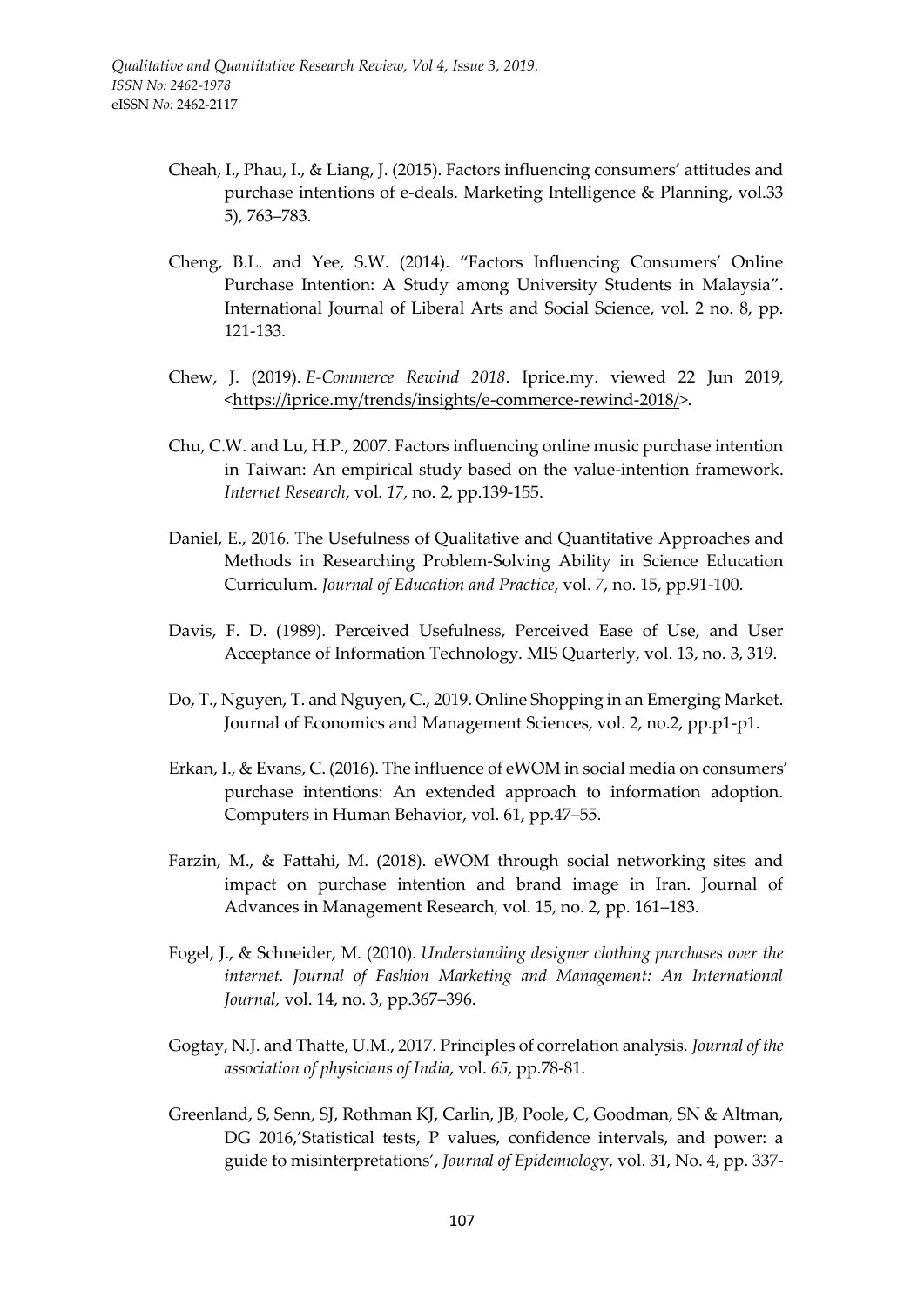350, viewed 20 June 2019, < https://www.ncbi.nlm.nih.gov/pmc/articles/PMC4877414/>.

- Harrington, L. and Reed, G. (1995), "Current research: early perspectives on electronic commerce", *The McKinsey Quarterly*, vol. 3 no. 1, pp. 193-195.
- Hennig-Thurau, T., Gwinner, K.P., Walsh, G. and Gremler, D.D. (2004), "*Electronic word-of-mouth via consumer opinion platforms: what motivates consumers to articulate themselves on the internet?*", Journal of Interactive Marketing, Vol. 18 No. 1, pp. 38-52.
- Huete-Alcocer, N. (2017). A Literature Review of Word of Mouth and Electronic Word of Mouth: Implications for Consumer Behavior. Frontiers in Psychology, 8.
- HyeKyoung Kim, Jihoon Song, (2010) "The quality of word‐of‐mouth in the online shopping mall", Journal of Research in Interactive Marketing, Vol. 4 Issue: 4, pp.376-390, https://doi.org/10.1108/17505931011092844
- Jalilvand, M.R. and Samiei, N. (2012), "The effect of electronic word of mouth on brand image and purchase intention: an empirical study in the automobile industry in Iran", Marketing Intelligence & Planning, Vol. 30 No. 4, pp. 460- 476.
- Jamali, M & Khan, R 2018, 'The impact of consumer interaction on social media on brand awareness and purchase intention! Case study of SAMSUNG', Journal of Marketing, vol. 1, pp 114-119.
- Järveläinen, J., 2007. Online purchase intentions: an empirical testing of a multipletheory model. Journal of organizational computing and electronic commerce, vol. 17, no. 1, pp.53-74.
- K. Napompech , 2014. Factors Driving Consumers to Purchase Clothes through Ecommerce in Social Networks. *Journal of Applied Sciences,* vol.14, pp.1936- 1943*.*
- Kaplan, A.M. and Haenlein, M. (2010), "Users of the world, unite! the challenges and opportunities of social media", Business Horizons, vol. 53 no. 1, pp. 59-68.
- Ketabi, S., Ranjbarian, B. and Ansari, A. (2014). Analysis of the Effective Factors on Online Purchase Intention through Theory of Planned Behavior. International Journal of Academic Research in Business and Social Sciences, vol. 4, no. 4, pp.374-382.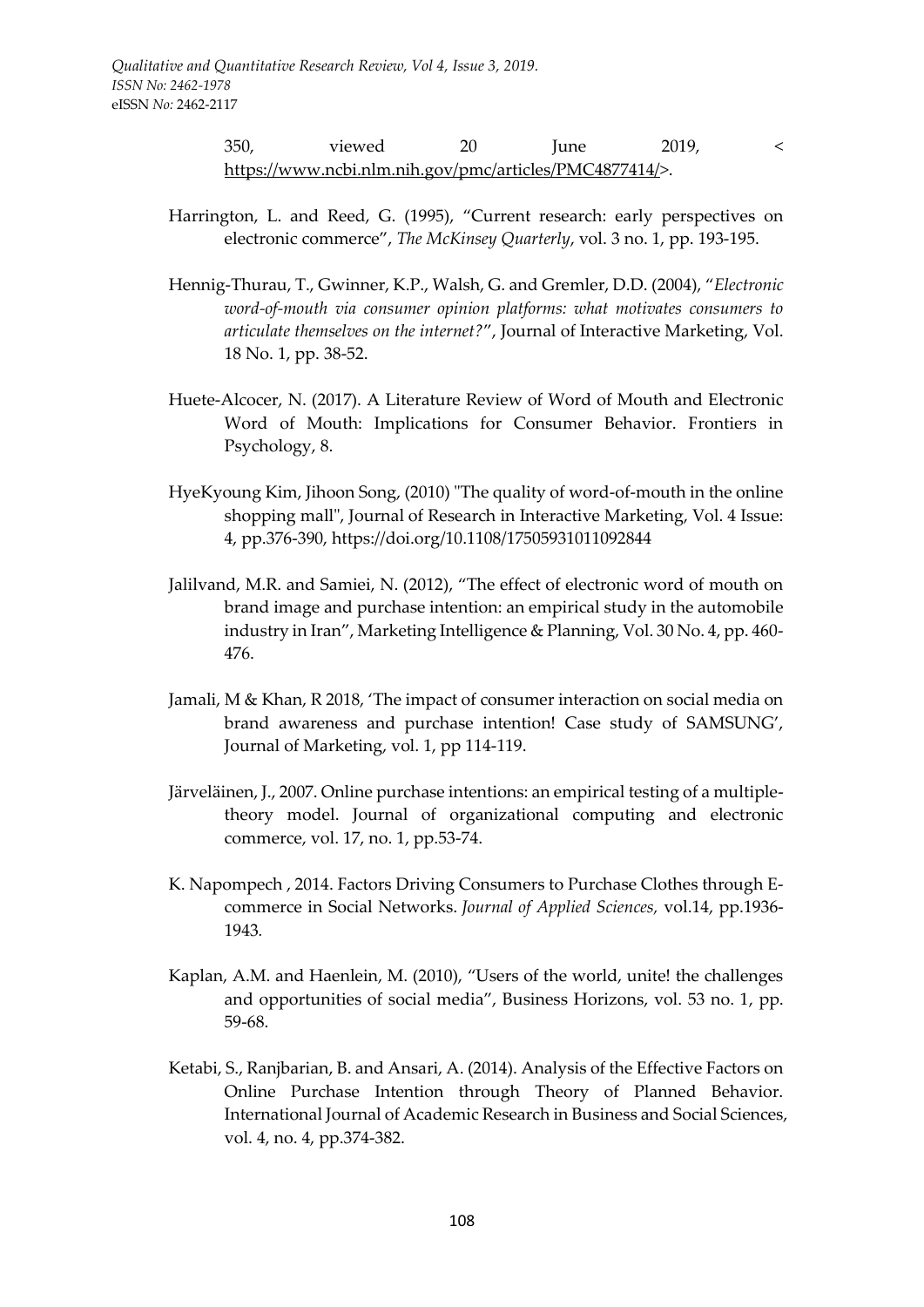- Khan, A. G. 2016. Electronic Commerce: a Study on Benefits and Challenges in An Emerging Economy. *Global Journal of Management and Business Research.* vol. 16, no. 1, pp. 18-22.
- Kim, E.-Y. and Kim, Y.-K. (2004) Predicting Online Purchase Intentions for Clothing Products. European Journal of Marketing, vol. 38, pp.883-897.
- Koufaris, M.,& Sosa, W. H. (2004). The development of initial trust in an online company by new customers. Information & Management, vol. 41, pp.377–397.
- Kumari, K. and Yadav, S., 2018. Linear regression analysis study. *Journal of the Practice of Cardiovascular Sciences*, vol. 4, no.1, p.33.
- Kunja, S. R., & GVRK, A. (2018). Examining the effect of eWOM on the customer purchase intention through value co-creation (VCC) in social networking sites (SNSs). Management Research Review.
- Liew, Y.S., 2015. *Factors Influencing Consumers Purchase Intention towards Online Group Buying In Malaysia* (Doctoral dissertation, UTAR).
- Liew, Y.S., 2015. *Factors Influencing Consumers Purchase Intention towards Online Group Buying In Malaysia* (Doctoral dissertation, UTAR).
- Lim, Y. J., Osman, A., Salahuddin, S. N., Romle, A. R., & Abdullah, S. (2016). *Factors Influencing Online Shopping Behavior: The Mediating Role of Purchase Intention. Procedia Economics and Finance,* vol. 35, pp.401–410*.*
- Ling (Alice) Jiang, Zhilin Yang, Minjoon Jun, (2013) "Measuring consumer perceptions of online shopping convenience", Journal of Service Management, Vol. 24 Issue: 2, pp.191-214, viewed 20 June 2019, <https://doi.org/10.1108/09564231311323962>.
- Madan, K. and Yadav, R. (2018), "Understanding and predicting antecedents of mobile shopping adoption: a developing country perspective", *Asia Pacific Journal of Marketing and Logistics*, vol. 30 no. 1, pp.139-162.
- Malaysia 2019, Department of Statistics Malaysia, viewed 14 June 2019, <https://www.dosm.gov.my/v1/index.php?r=column/cthemeByCat&cat=4 30&bul\_id=Mno2WGQ3QUdmaUM3c3l0NzN0aW9tZz09&menu\_id=L0p heU43NWJwRWVSZklWdzQ4TlhUUT09>.
- Malaysia Communication and Multimedia Commission 2019, *Internet User Surveys 2018*, viewed 14 June 2019, <https://www.mcmc.gov.my/skmmgovmy/media/General/pdf/Internet-Users-Survey-2018.pdf>.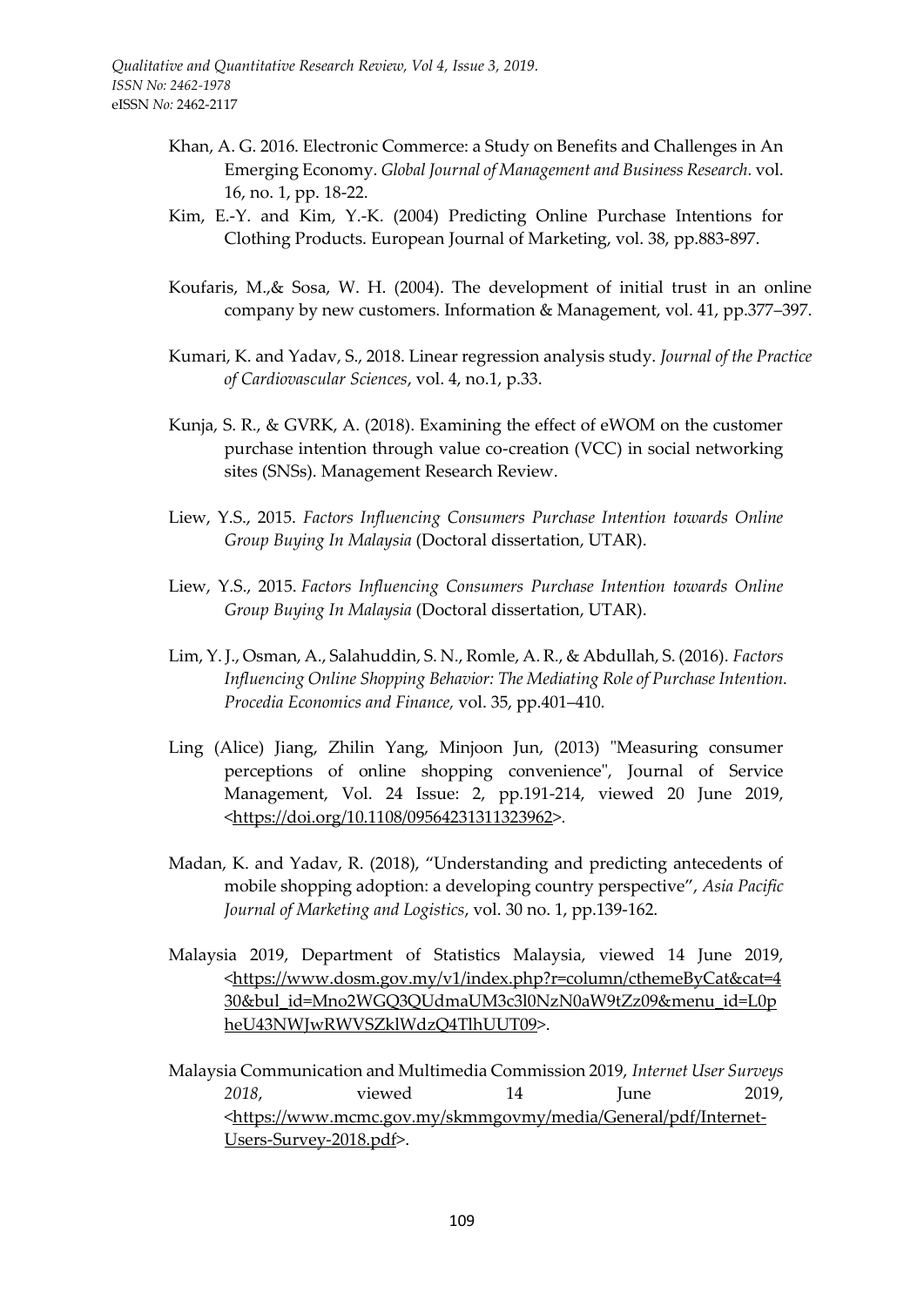- Mirabi, V., Akbariyeh, H. and Tahmasebifard, H., 2015. A study of factors affecting on customers purchase intention. Journal of Multidisciplinary Engineering Science and Technology (JMEST), vol. 2, no. 1.
- Mohajan, H.K., 2017. Two criteria for good measurements in research: Validity and reliability. *Annals of Spiru Haret University. Economic Series*, vol. 17, no. 4, pp.59-82.
- Moslehpour, M., Pham, V., Wong, W.K. and Bilgiçli, İ., 2018. E-purchase intention of Taiwanese consumers: Sustainable mediation of perceived usefulness and perceived ease of use. Sustainability, vol. 10, no.1, p.234.
- New Straits Times Online (2018). *E-commerce growth has been significant in Malaysia*, viewed 22 Jun 2019, <https://www.nst.com.my/business/2018/03/345053/ecommerce-growth-has-been-significant-malaysia>.
- Nuseir, M. T. (2019). The impact of electronic word of mouth (e-WOM) on the online purchase intention of consumers in the Islamic countries – a case of (UAE).
- Papadopoulou, K., Pavlidou, V. and Hodza, A., 2012. Electronic Word-of-Mouth through Social Networking Sites: How does it affect consumers?
- Pavlou, P. (2003). Consumer Acceptance of Electronic Commerce: Integrating Trust and Risk with the Technology Acceptance Model. International Journal of Electronic Commerce, vol. 7, no. 3, pp.101-134.
- Putro, H. and Haryanto, B. (2015). Factors Affecting Purchase Intention of Online Shopping in Zalora Indonesia. British Journal of Economics, Management & Trade, vol. 9, no. 1, pp.1-12.
- Reibstein, D.J. (2002). What attracts customers to online stores, and what keeps them coming back? Journal of the Academy of Marketing Science, vol. 30, no. 4, pp.465-473.
- Robinson, J. (2014). *Likert Scale. Encyclopedia of Quality of Life and Well-Being Research, pp.3620–3621.*
- See-To, E.W. and Ho, K.K. (2014), "Value co-creation and purchase intention in social network sites: the role of electronic word-of-mouth and trust – a theoretical analysis", Computers in Human Behaviour, vol. 31 no. 1, pp.182-189
- Sekaran, U & Bougie, R 2016, *Research methods for business: a skill-building approach*, 7th edition, John Wiley & Sons, Haddington.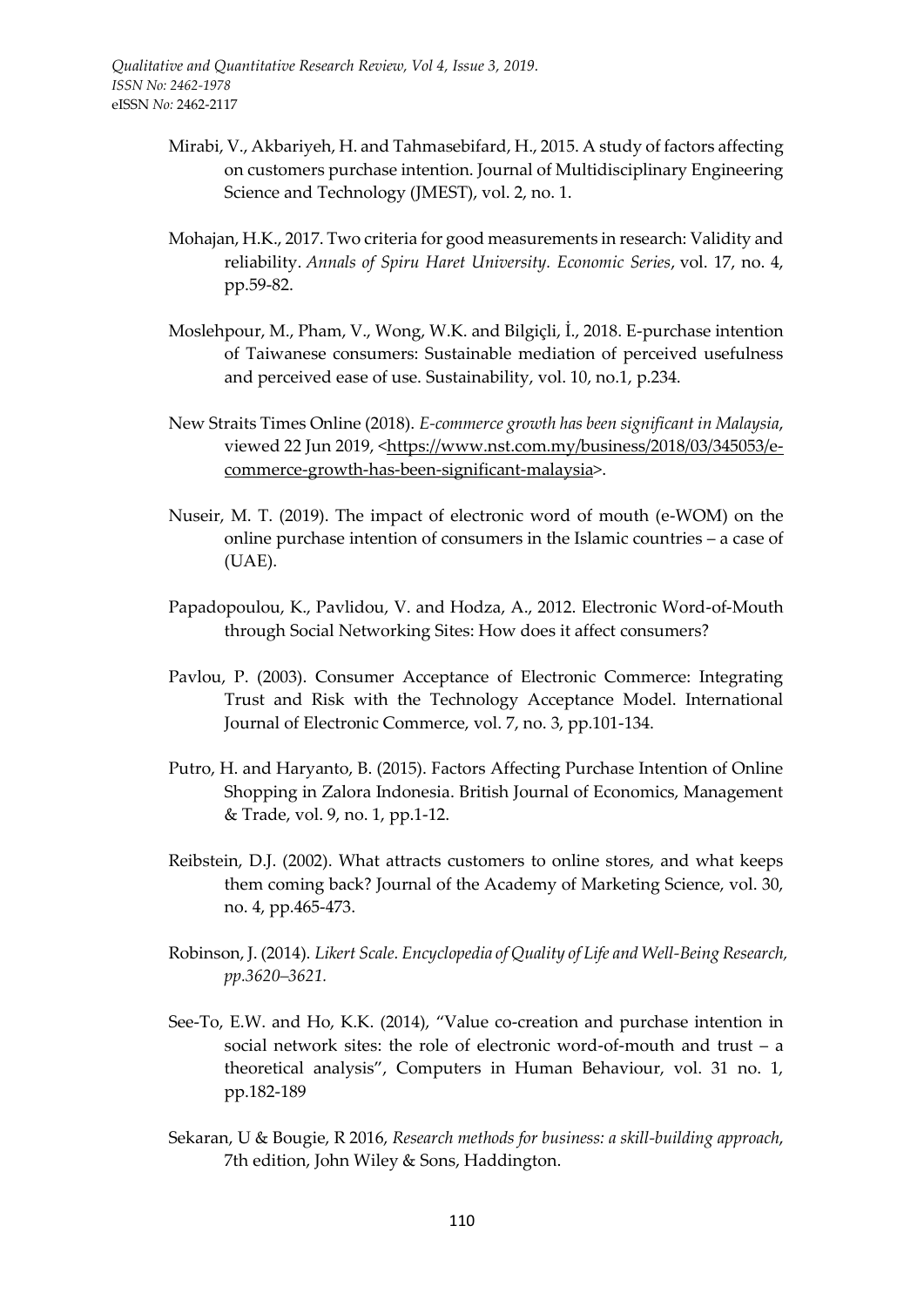- Sekaran, U, & Bougie, R 2010, *Research Methods for Business: A Skill Building Approach,* 5 th ed, John Wiley & Sons
- Shah, H., Aziz, A., Jaffari, A. R., Waris, S., Ejaz, W., Fatima, M. and Sherazi., K.(2012), The Impact of Brands on Consumer Purchase Intentions, Asian Journal of Business Management vol. 4, no. 2, pp.105-110.
- Tan, P.K., Goh, H.B., Wee L.F.S., and Yeow J.A., (2017), "Factors That Influence the Consumer Purchase Intention in Social Media Websites", International Journal of Supply Chain Management, vol. 6 no. 4, pp. 208-2014.
- Tee, Y.T., 2018. *Factors Influencing Malaysian Youth Consumers' Online Purchase Intention of Travel Products* (Doctoral dissertation, UTAR).
- Teh, P. and Ahmed, P. (2012). Understanding social commerce adoption: An extension of the Technology Acceptance Model. 2012 IEEE International Conference on Management of Innovation & Technology (ICMIT), viewed 9 June 2019, <http://sci-hub.tw/10.1109/icmit.2012.6225832>.
- Thamizhvanan, A. and Xavier, M.J., 2013. Determinants of customers' online purchase intention: an empirical study in India. *Journal of Indian Business Research*, vol. *5*, no. 1, pp.17-32.
- The Star Online 2013, 'The Klang Valley has finally arrived to be in a top spot in world business', *The Star Online*, 2 January, viewed 14 June 2019, <https://www.thestar.com.my/news/nation/2013/01/02/the-klang-valleyhas-finally-arrived-to-be-in-a-top-spot-in-world-business/>.
- Thestar.com.my. (2019). *A million new web users get online each day - Tech News | The Star Online*, viewed 27 May 2019, <https://www.thestar.com.my/tech/technews/2019/02/04/a-million-new-web-users-get-online-each-day/>.
- Thompson, C 2009, Descriptive Data Analysis, *Air Medical Journal,* vol. 28, no. 2, pp.56-59, viewed 19 June 2019, [<https://sci](https://sci-hub.tw/http:/dx.doi.org/10.1016/j.amj.2008.12.001)[hub.tw/http://dx.doi.org/10.1016/j.amj.2008.12.001>](https://sci-hub.tw/http:/dx.doi.org/10.1016/j.amj.2008.12.001).
- Van der Heijden, H., Verhagen, T. and Creemers, M., 2003. Understanding online purchase intentions: contributions from technology and trust perspectives. *European journal of information systems*, vol. 12, no.1, pp.41-48.
- Wang, Y., & Yu, C. (2015), "Social interaction-based consumer decision-making model in social commerce: The role of word of mouth and observational learning". International Journal of Information Management, vol. 37 no. 3, pp. 179-189.